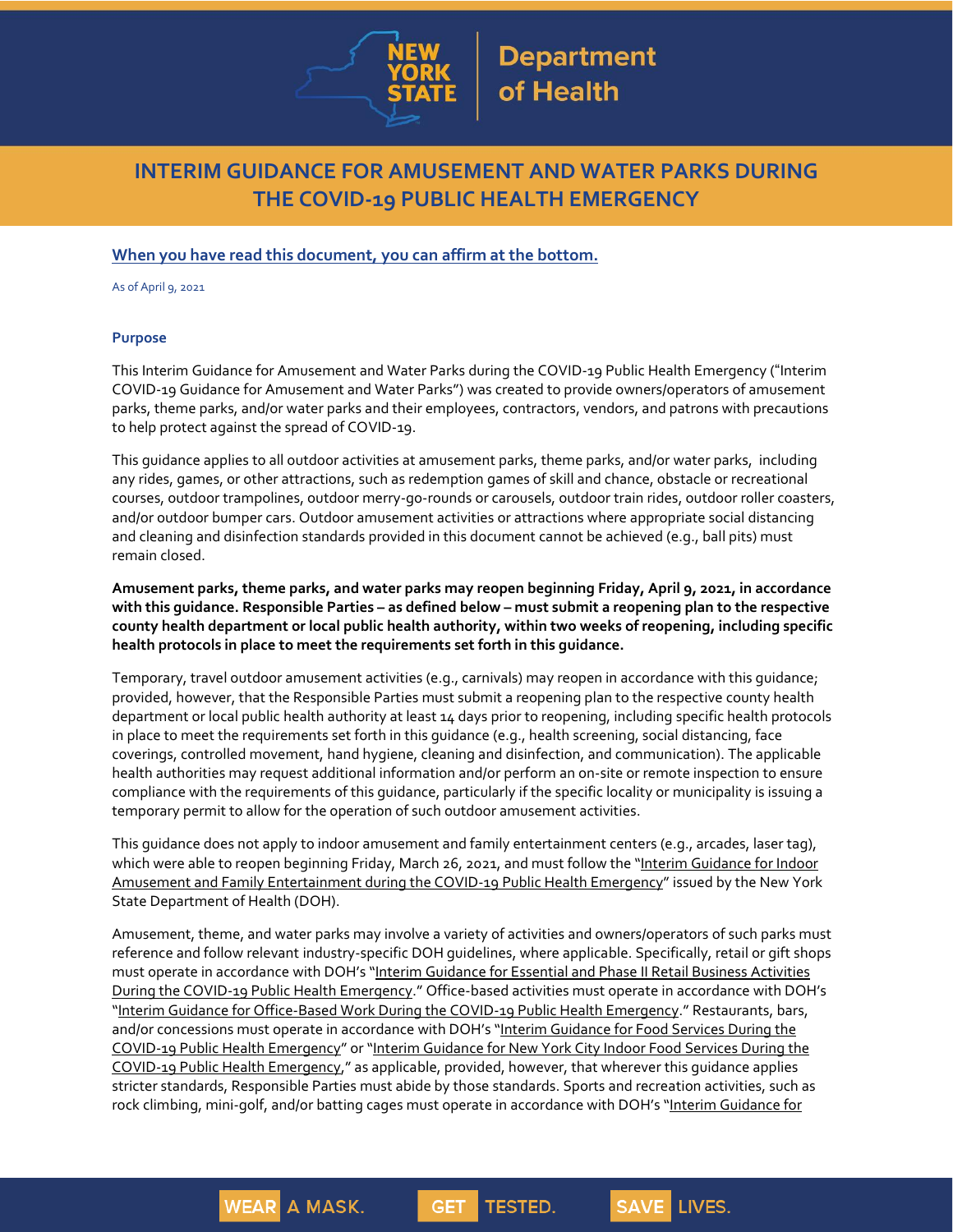Sports and Recreation During the COVID-19 Public Health Emergency." Pools and recreational aquatic spray grounds must operate in accordance with DOH's "Interim Guidance for Pools and Recreational Aquatic Spray Grounds During the COVID-19 Public Health Emergency;" provided, however, that wherever this quidance requires face coverings, Responsible Parties shall allow patrons to temporarily remove such covering while they are in the water given health and safety concerns. Movie theaters must operate in accordance with DOH's "Interim Guidance for Movie Theaters During the COVID-19 Public Health Emergency." Live entertainment and performances (e.g., concerts, theatrical productions) must operate in accordance with DOH's "Interim Guidance for Small and Medium Scale Performing Arts and Entertainment During the COVID-19 Public Health Emergency," or "Interim Guidance for Large Scale Performing Arts and Entertainment During the COVID-19 Public Health Emergency," as applicable. Amusement, theme, and/or water parks may use their park space as flexible or multidisciplinary spaces, meaning that owners/operators can conduct activities and operations, other than rides and attractions, that have been permitted as a part of the State's phased reopening so long as the applicable guidance is followed.

These guidelines are minimum requirements only and the owner/operator of any amusement park, theme park, and/or water park is free to provide additional precautions or increased restrictions. These guidelines are based on the best-known public health practices at the time of publication, and the documentation upon which these guidelines are based can and does change frequently. The Responsible Parties – as defined below – are accountable for adhering to all local, state and federal requirements relative to amusement park, theme park, and water park activities and operations. The Responsible Parties are also accountable for staying current with any updates to these requirements, as well as incorporating same into any amusement activities and/or Site Safety Plan.

### **Background**

On March 7, 2020, Governor Andrew M. Cuomo issued Executive Order 202, declaring a state disaster emergency in response to COVID-19. Since May 15, 2020, New York State has developed and deployed a phased economic reopening strategy based on science and data, which has allowed specific industries to safely resume or increase activities and operations while protecting public health during the COVID-19 pandemic.

In addition to the following standards, businesses must continue to comply with the guidance and directives for maintaining clean and safe work environments issued by DOH.

Please note that where guidance in this document differs from other guidance documents issued by New York State, the more recent guidance shall apply.

#### **Standards for Responsible Operation of Outdoor Amusement, Theme, and Water Parks in New York State**

No activities or operations at an outdoor amusement, theme, or water park can occur without meeting the following minimum State standards, as well as applicable federal requirements, including but not limited to such minimum standards of the Americans with Disabilities Act (ADA), Centers for Disease Control and Prevention (CDC), Environmental Protection Agency (EPA), and United States Department of Labor's Occupational Safety and Health Administration (OSHA).

The State standards contained within this guidance apply to all outdoor amusement parks, theme parks, and water parks in operation during the COVID-19 public health emergency until rescinded or amended by the State. The owner/operator of the park or facility, or another party as may be designated by the owner/operator (in either case, "the Responsible Parties"), shall be responsible for meeting these standards.

**GET** 

**TESTED.** 

The following guidance is organized around three distinct categories: people, places, and processes.

**WEAR A MASK.** 

## **I. PEOPLE**

2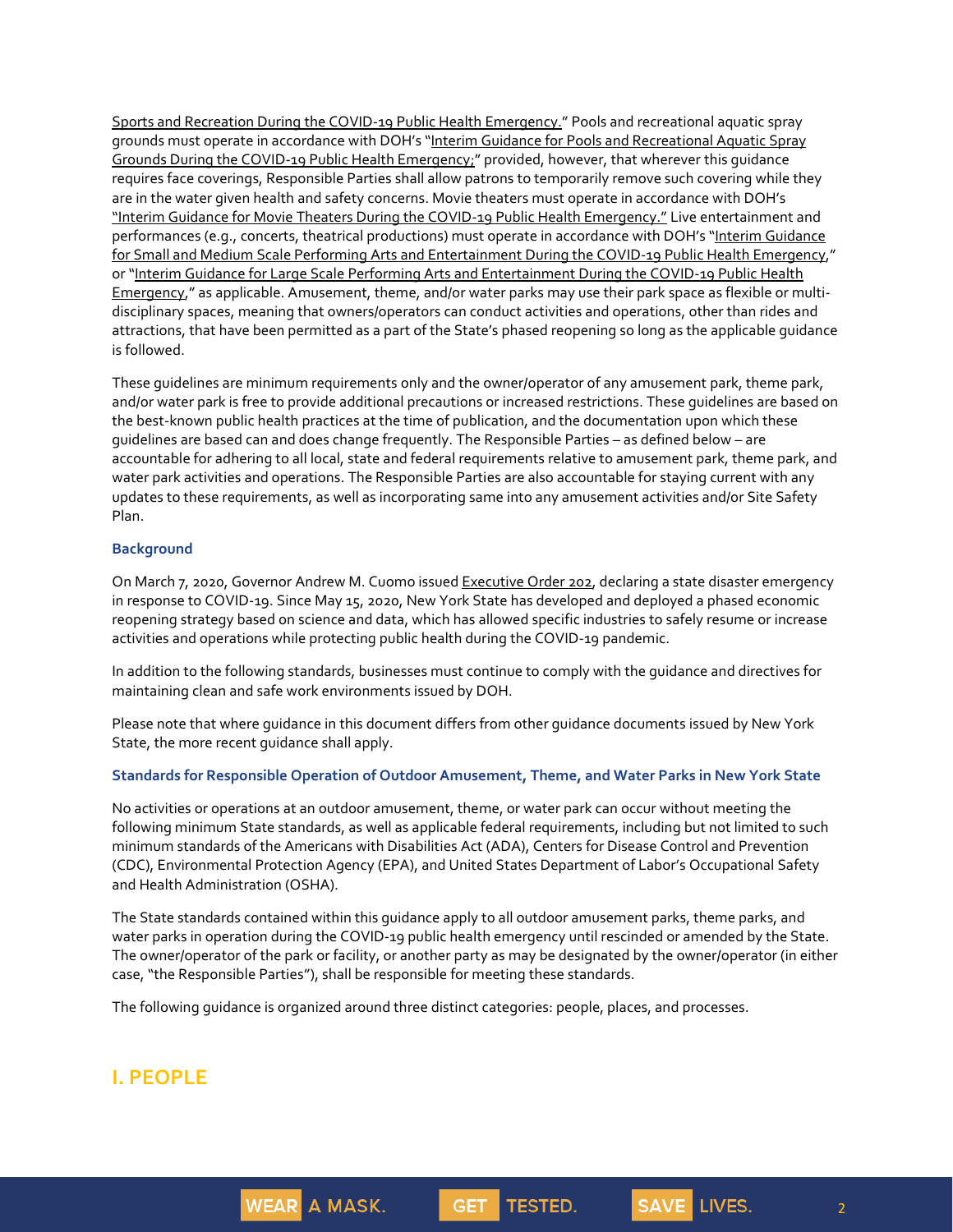### **A. Physical Distancing**

- Responsible Parties must ensure that total park capacity is limited to no more than 33% of the maximum occupancy or capacity for a particular area as set by the certificate of occupancy, inclusive of employees and patrons, who must only be permitted entry onto the premises if they wear an acceptable face covering, provided that the individual is over the age of two and able to medically tolerate such covering.
	- $\circ$  If an outdoor amusement, theme, or water park does not have a maximum certified occupancy or capacity, Responsible Parties must ensure that the total park capacity is limited to ensure that a distance of at least six feet can be maintained between all individuals on the premises, except members of the same party/household/family.
		- Specifically, Responsible Parties must implement a property-specific capacity limitation for outdoor areas, particularly during seasonal peak days to ensure that the number of patrons on the premises at any given time does not jeopardize the ability of employees to enforce, and patrons to comply with, the requirements contained within this guidance.
		- Responsible Parties should identify the busiest days of their previous season(s) as defined by number of patrons who visited the premises – and adopt operational changes to reduce the density and probability for congregation at any given time on those days. To implement the capacity reduction on peak days, Responsible Parties should consider the following operational changes: (1) limiting daily ticket/day pass sales based on the historical/average sales for those high-volume days; (2) allowing only members/season passes to use the park and premises; (3) ensuring sufficient staff are present in areas of increased density or congregation to prevent gatherings from occurring; (4) extending operating hours to spread high volume of patrons over additional time; and/or (5) implementing other capacity reduction measures (e.g., closing 66% of parking spots/areas).
- Responsible Parties must ensure that private events (e.g., birthday parties, corporate events) are limited to the lesser of: 33% of the maximum occupancy for a particular area as set by the certificate of occupancy or the State's current social gathering limit, which is 100 or fewer people indoors or 200 or fewer people outdoors, as of April 9, 2021.
	- o In accordance with the above DOH guidance for food services, including catered and in-person events, and performing arts and entertainment, the capacity of private events at amusement, theme, or water parks may increase above the current social gathering limit to 150 people indoors or 500 people outdoors so long as attendees present proof of a recent negative COVID-19 diagnostic test result or proof of completed immunization prior to entry, as specifically defined within the guidance. Social distancing and face coverings will be required by all attendees, as well as strict adherence to the other requirements contained within the applicable State-issued guidelines.
- Responsible Parties must ensure that a distance of at least six feet is maintained among individuals, including employees and patrons, with the exception of patrons who are members of the same party/household/family, at all times (e.g., while waiting in line, when playing games, while on rides), unless safety or the core activity being performed requires a shorter distance (e.g., operating cash registers, moving equipment).
	- o In areas where employee-patron interactions frequently occur and six feet of distance is not possible between employees and patrons, Responsible Parties must enact appropriate physical barriers between employees and patrons (e.g., cash registers, ticket kiosks, concessions, ticket-taker stations), and indicate distances of at least six feet for patrons who may form lines.
	- o Responsible Parties must ensure that individuals not from the same party/household/family maintain at least six feet of distance from one another by reducing capacity for rides or attractions as necessary (e.g., leaving seats or rows unoccupied) and/or installing physical barriers.

**GET** 

**TESTED.** 

**WEAR A MASK.** 

3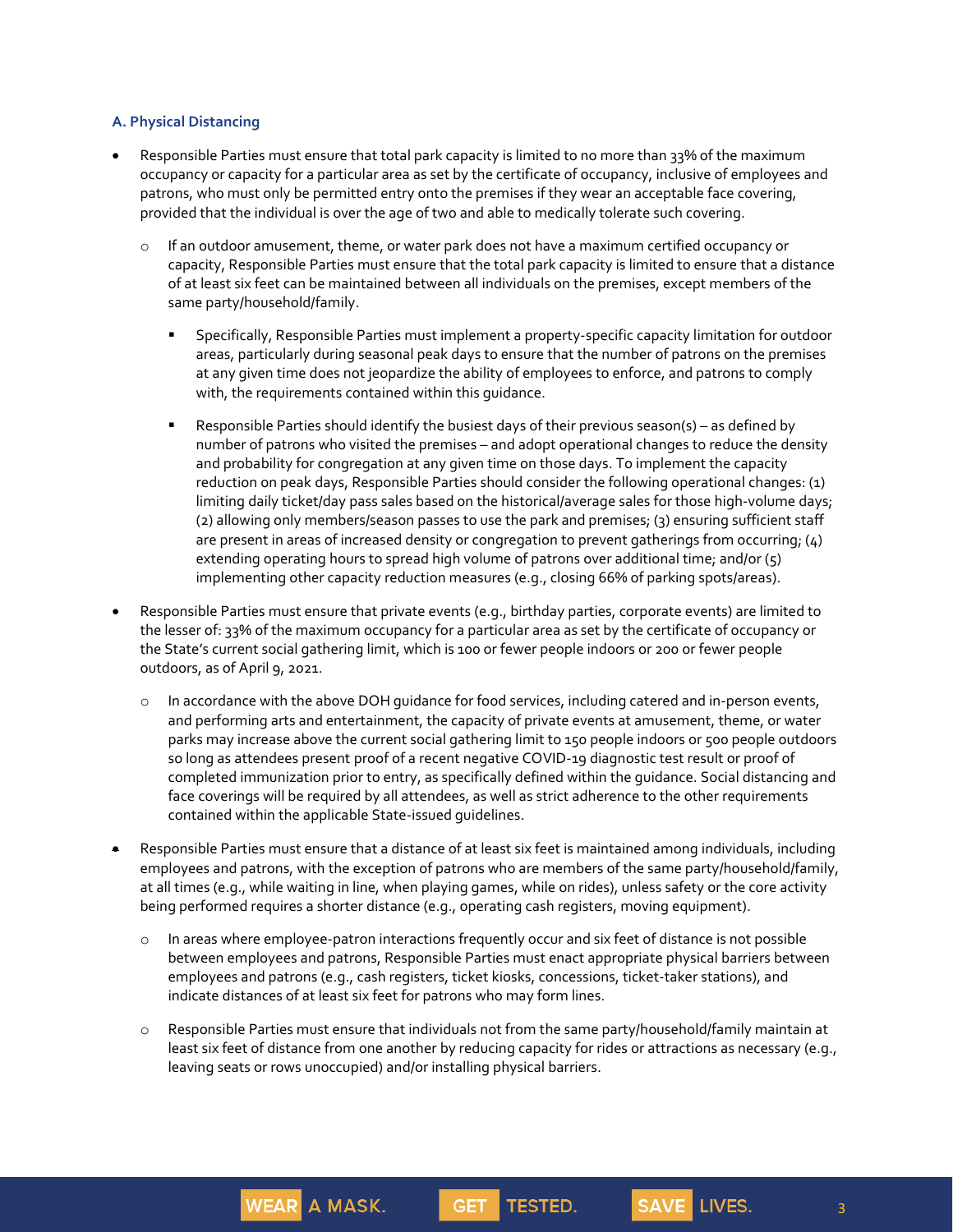- o Responsible Parties must ensure that social distancing is maintained between individuals in multi-person attractions, games, and activities, unless individuals are members of the same party/household/family or appropriate physical barriers are in place. If Responsible Parties cannot rearrange attractions, games, and activities to ensure appropriate distancing, Responsible Parties must close or shutdown adjacent attractions, games, or activities, or install appropriate physical barriers between such attractions, games, or activities.
	- For attractions, games, and activities where patrons are not seated during play, six-foot intervals should be marked around the outside of the attraction or game to facilitate social distancing. Congregations of non-playing patrons to spectate attractions or games must only be permitted if social distancing can be maintained or physical barriers are installed.
- o Responsible Parties should avoid combining individuals from different parties/households/families for the purposes of any group activities that may require a certain number of individuals to participate, unless social distancing can be maintained, or appropriate physical barriers are installed to separate groups.
- Responsible Parties must ensure that all individuals, including employees and patrons, wear acceptable face coverings at all times, provided that individuals are over the age of two and able to medically tolerate such covering. However, patrons may temporarily remove their face covering when seated in a designated area to eat or drink, or when in an aquatic setting where a wet face covering would make it difficult to breathe and would likely not function properly. Face coverings must be worn at all other times, including but not limited to, while waiting in lines for attractions, games, or activities, waiting in ticket pick-up lines, and navigating any common areas. Responsible Parties must ensure that any non-aquatic attractions, games, or activities that require patrons to remove their face coverings are prohibited.
	- o Acceptable face coverings for COVID-19 include but are not limited to cloth-based face coverings and disposable masks that cover both the mouth and nose.
	- o However, cloth, disposable, or other homemade face coverings are not acceptable face coverings for workplace activities that typically require a higher degree of protection for personal protective equipment (PPE) due to the nature of the work. For those activities, N95 respirators or other PPE used under existing industry standards should continue to be used, as is defined in accordance with OSHA guidelines.
	- $\circ$  The face covering requirement must be applied in a manner consistent with the federal ADA and New York State and City Human Rights Laws, as applicable.
- Responsible Parties may modify the use and/or restrict the number of workstations, employee and/or patron seating areas, and attractions, games, or activities so that individuals are at least six feet apart in all directions (e.g., side-to-side and when facing one another) and are not sharing workstations, attractions, games, or activities without frequent cleaning and disinfection (e.g., between use and, if needed, drying times), unless individuals are members of the same party/household/family. Distancing may be implemented through physically moving attractions, games, or activities or by deactivating attractions, games, or activities, where needed. When distancing is not feasible between workstations, attractions, games, or activities, Responsible Parties may install physical barriers (e.g., plastic shielding walls) in areas where they would not affect air flow, heating, cooling, or ventilation, or present a health or safety risk.
	- o If used, physical barriers should be put in place in accordance with OSHA quidelines.

**WEAR A MASK.** 

- o Physical barrier options may include: strip curtains, cubicles, plexiglass or similar materials, or other impermeable dividers or partitions.
- Responsible Parties must modify seating areas arrangements (e.g., chairs, tables) in common seating areas to ensure that individuals not from the same party/family/household are at least six feet apart in all directions

**GET** 

**TESTED.** 

4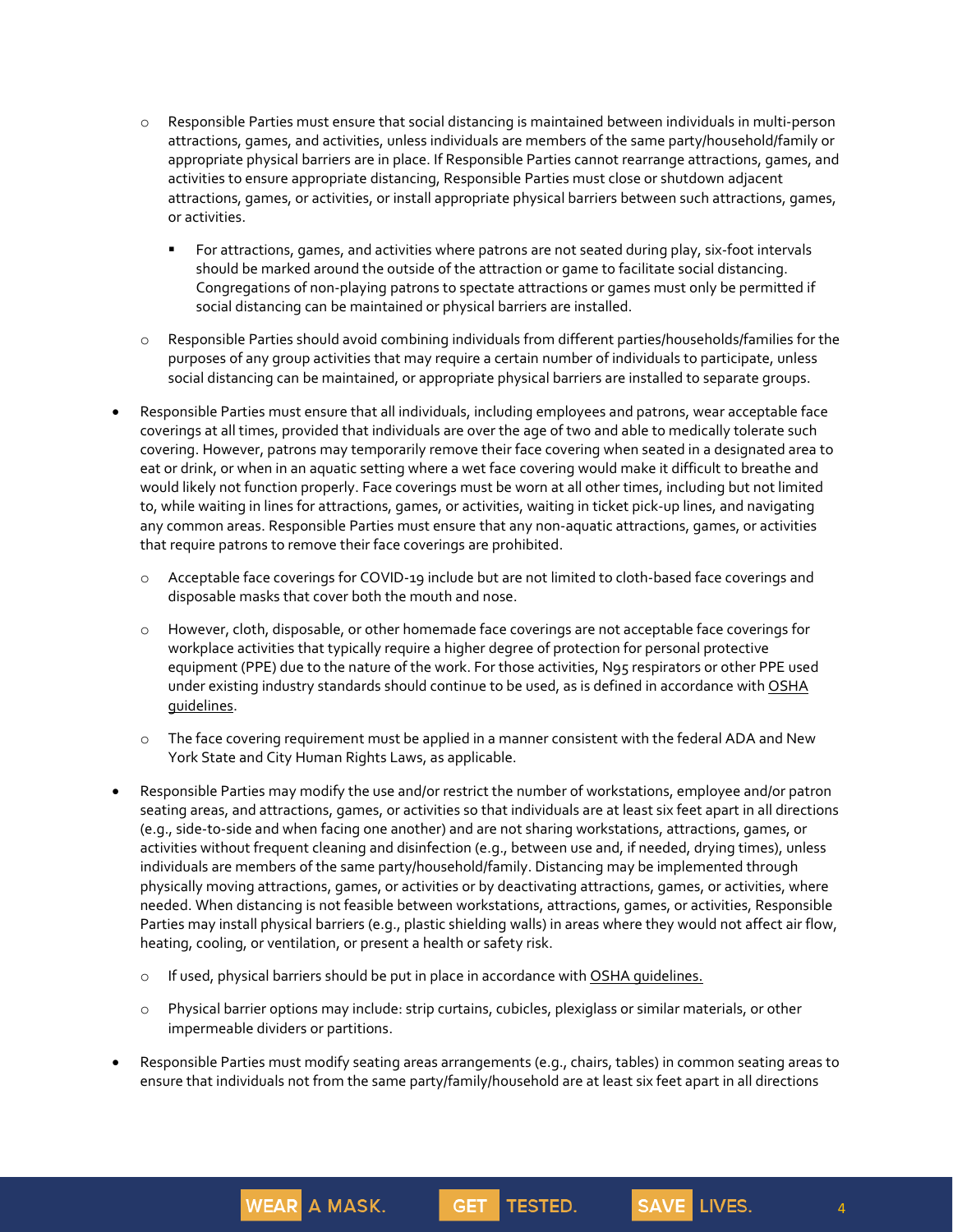(e.g., side-to-side and when facing one another), or appropriate physical barriers are in place. Common seating areas where distance cannot be maintained, or physical barriers cannot be installed, must be closed.

- Responsible Parties must prohibit the use of small spaces (e.g., behind cash registers, equipment checkout areas) by more than one individual at a time, unless all employees in such space at the same time are wearing acceptable face coverings or are members of the same party/household/family. However, even with face coverings in use, occupancy must not exceed 33% of the maximum capacity of the space, unless it is designed for use by a single occupant. Responsible Parties should increase ventilation with outdoor air to the greatest extent possible (e.g., opening windows, leaving doors open), while maintaining safety protocols.
	- o If present, Responsible Parties should take additional measures to prevent congregation in elevator waiting areas and limit density in elevators, such as enabling the use of stairs.
- Responsible Parties must post signs throughout the park or premises, consistent with DOH COVID-19 signage. Responsible Parties can develop their own customized signage specific to a workplace or setting, provided that such signage is consistent with the Department's signage. Signage should be used to remind individuals to:
	- o Stay home if they are feeling sick.
	- o Cover their nose and mouth with a face covering at all times, except while seated and eating or drinking, or in an aquatic setting (e.g., pool, water rides).
	- o Adhere to DOH travel advisory requirements.
	- o Properly store and, when necessary, discard PPE, including face coverings.
	- o Adhere to physical distancing instructions.
	- o Report symptoms of, or exposure to, COVID-19, and how they should do so.
	- o Follow hand hygiene and cleaning and disinfection guidelines.
	- o Follow appropriate respiratory hygiene and cough etiquette.

**WEAR A MASK.** 

o As applicable, use cleaning and disinfection supplies, following label instructions, after usage, provided that the individual is an adult employee or patron, and not a minor whose use of such supplies presents a potential hazard.

#### **B. Gatherings in Enclosed Spaces**

- Responsible Parties must limit in-person employee gatherings (e.g., employee meetings, break rooms, stock rooms) to the greatest extent possible and consider use of other methods for meetings, such as video or teleconferencing whenever possible, per CDC quidance "Interim Guidance for Businesses and Employers to Plan and Respond to Coronavirus Disease 2019 (COVID-19)". When videoconferencing or teleconferencing is not preferable or possible, Responsible Parties should hold meetings in open, well-ventilated spaces and ensure that individuals maintain six feet of social distance between one another (e.g., leave space between chairs, have individuals sit in alternating chairs).
- Responsible Parties should encourage social distancing by limiting occupancy or closing non-essential amenities and communal areas that do not allow for social distancing protocols. If open, Responsible Parties must make hand sanitizer or disinfecting wipes available near such amenities (e.g., vending machines, communal coffee machines).

GET.

**TESTED.** 

5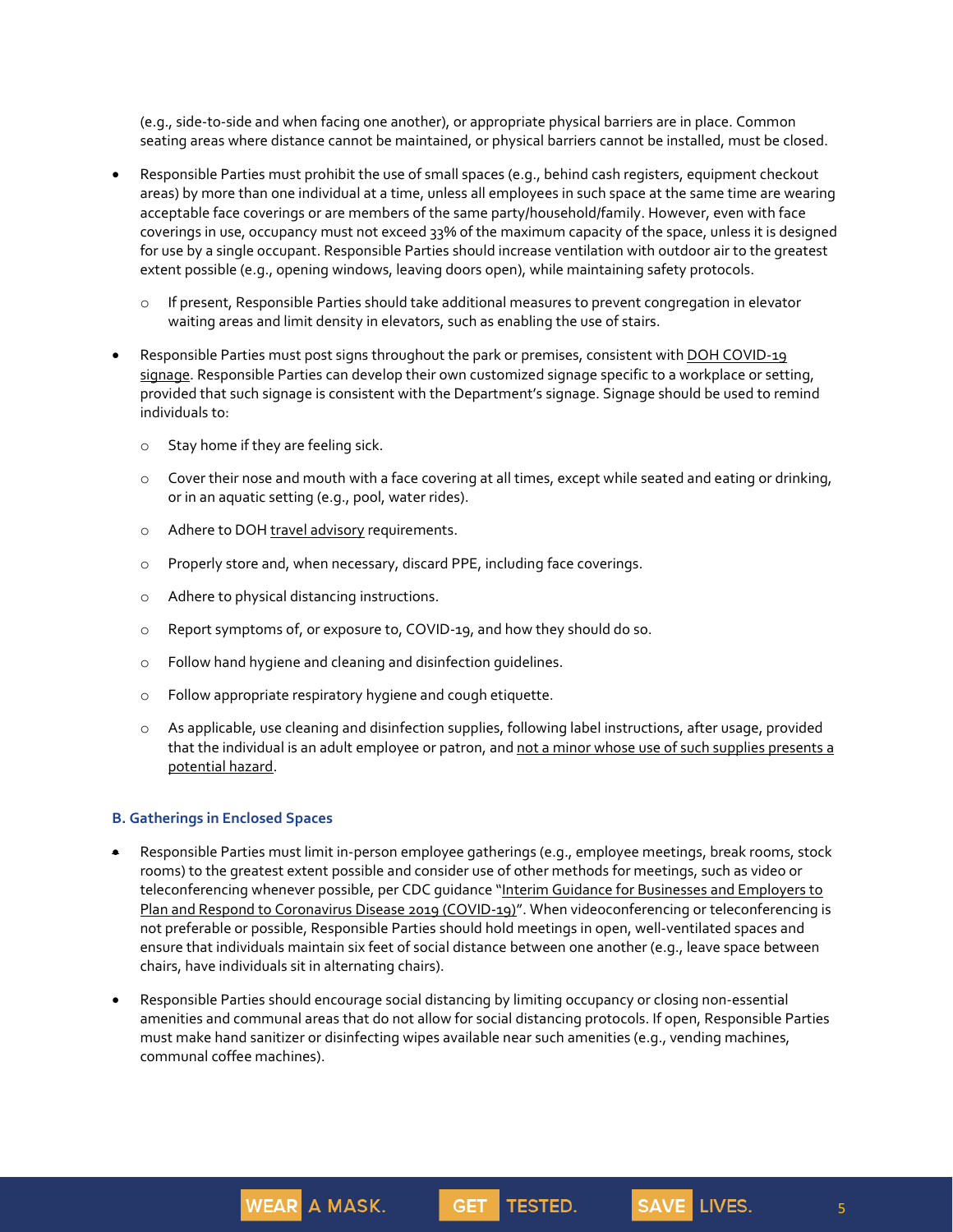- Responsible Parties must put in place practices for adequate social distancing in small areas, such as restrooms and breakrooms, and should develop signage and systems (e.g., flagging when occupied) to restrict occupancy when social distancing cannot be maintained in such areas.
- Responsible Parties may implement best practices for communal bathrooms including, but not limited to:
	- o installation of physical barriers between toilets, sinks, and soap/paper towel dispensers, if six feet of separation is not feasible (e.g., closing off every other stall or sink);
	- o use of touch-free soap dispensers;
	- o use of touch-free paper towel dispensers in lieu of air dryers; and
	- $\circ$  installing appropriate signage to encourage capacity restrictions in restrooms and distancing while waiting.
- To the extent possible, Responsible Parties should stagger schedules for employees to observe social distancing (i.e., six feet of space) for any employee gathering (e.g., coffee breaks, meals, and shift starts/stops).

## **C. Operational Activity**

- Within two weeks of reopening, Responsible Parties must submit a plan to the respective county health department or local public health authority, including specific health protocols in place to meet the requirements set forth in this guidance (e.g., health screening, social distancing, face coverings, controlled movement, hand hygiene, cleaning and disinfection, communication).
	- o Following receipt of the plan, local health officials may request additional information and/or perform an on-site or remote inspection to ensure compliance with the requirements of this guidance.
- Responsible Parties must follow DOH's "Interim Guidance for Food Services During the COVID-19 Public Health Emergency," or "Interim Guidance for New York City Indoor Food Services during the COVID-19 Public Health Emergency " as applicable, for any on-premises food services provided, including any required separation between tables with seating and social distancing between parties of patrons. However, wherever this guidance applies stricter standards, Responsible Parties must abide by this guidance; provided, further, that:
	- o Responsible Parties ensure that patrons only consume food and beverages while seated.
	- o Responsible Parties must discontinue self-service food and beverage (e.g., condiments, soda).
	- o Responsible Parties should offer food and beverages served in pre-packaged or pre-filled containers, where possible, and are not shared between individuals who are not members of the same party/household/family.
	- o Responsible Parties must abide by any applicable curfews on food and beverage services; as of April 9, 2021, such food and beverage services must cease operations by no later than 11:00 PM.
- Responsible Parties must close all attractions, rides, games, or activities where social distancing, physical barriers, and/or cleaning and disinfection standards outlined in this guidance cannot be maintained, and any attractions, rides, games, or activities which would require patrons to remove their face coverings to participate (e.g., ball pits), except for aquatic settings.

**GET** 

TESTED.

**WEAR A MASK.** 

6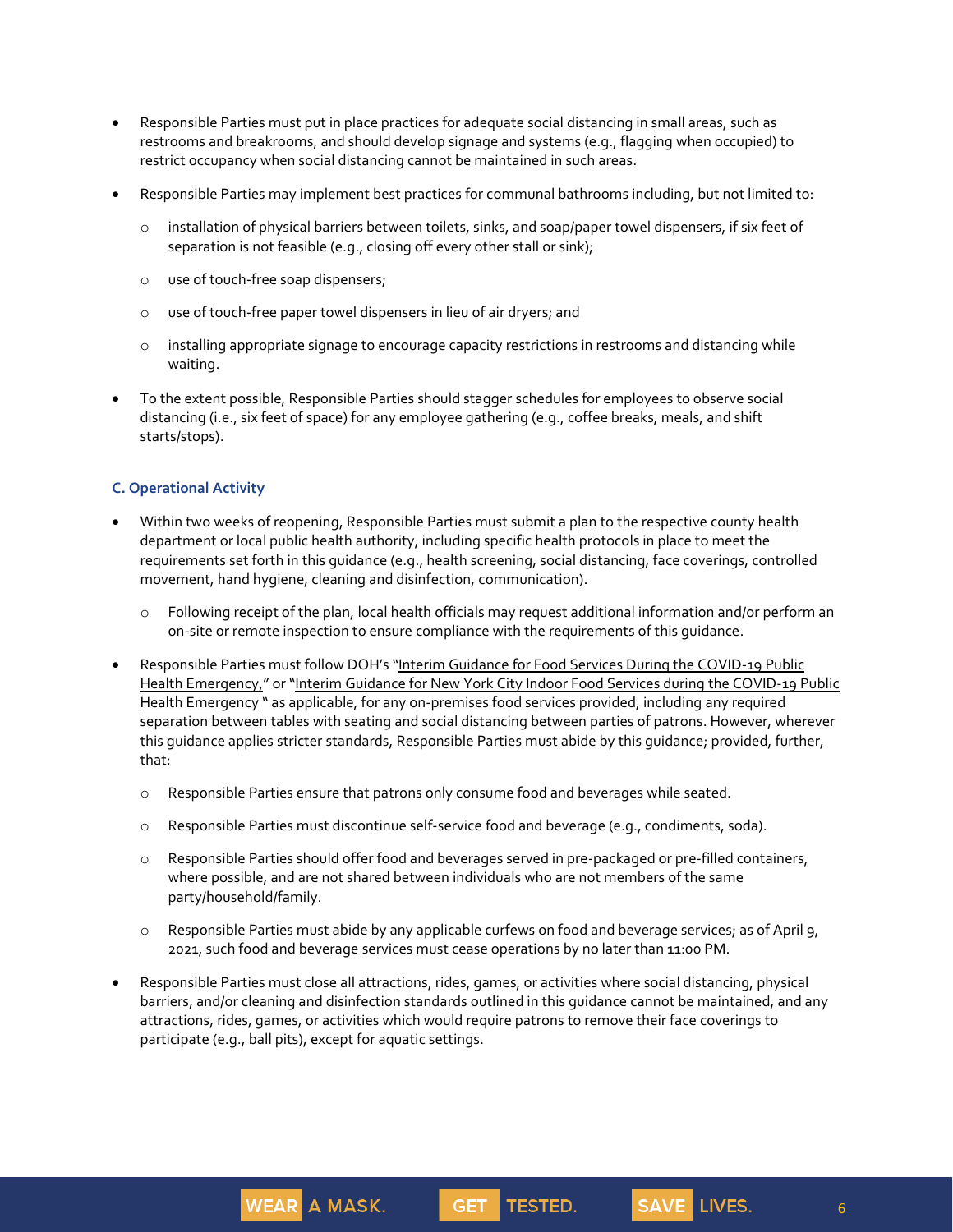- $\circ$  In aquatic settings, patrons may remove their face covering for the duration of the attraction, ride, game, or activity, but must wear it prior to participation and immediately afterward. Responsible Parties must provide a safe, sanitary place for patrons to store face coverings for patrons, if needed.
- Responsible Parties must evaluate each individual attraction, ride, game, and activity to confirm that face coverings can be worn safely by patrons, and that face coverings will not present a loose article hazard or interfere with the safe operation of the attraction, ride, game, or activity, except those in aquatic settings.
	- o Responsible Parties must close any non-aquatic attraction, ride, game, or activity where face coverings cannot be worn safely by patrons at all times.
- Responsible Parties should encourage visits by patrons to be made in advance or by reservation only, where practicable.
- Responsible Parties must assign sufficient staff to monitor attractions, rides, games, and activities that are actively being used by patrons, and ensure compliance with all guidelines, including capacity, PPE, and appropriate physical distancing at all times.
- Responsible Parties must take measures to reduce interpersonal contact and congregation, through methods such as:
	- o adjusting workplace hours;
	- o shifting design (e.g., A/B teams, staggered arrival/departure times);
	- o considering "sign-up" or advance registration policies so patrons are given allotted times to participate in attractions, rides, games, and activities;
	- $\circ$  batching activities, where possible, so employees can adhere to social distancing;
	- $\circ$  developing protocols for the safe use of common employee equipment, such as telephones, copiers, printers, registers, etc.; and/or
	- o limiting the use of any shared equipment without proper cleaning and disinfection and/or appropriate hand hygiene between use.
- Responsible Parties must adjust hours as necessary to enable enhanced cleaning and disinfection procedures.
- Responsible Parties should consider closing attractions, rides, games, and activities at different times or in stages to reduce crowding and congregation during egress prior to amusement, theme, or water park closure.
- If applicable, Responsible Parties must prohibit the handling of prizes at gift counters and redemption centers by patrons before they have redeemed the prize for their own personal use. No touching of prizes or gifts prior to redemption.
	- o To the extent practicable, Responsible Parties should consider using digital tokens instead of paper redemption tickets.
- For parks or premises that require bag security checks or other security screening, Responsible Parties should require patrons to bring items in clear bags rather than opaque bags to speed up the process and avoid need for frequent employee contact with personal items; or, ask patrons to not bring large items into the park or on the premises.
- Responsible Parties should consider postponing interactive performances where performers and patrons would typically be in close contact (e.g., costume character meet-and-greets, street performances involving

**GET** 

TESTED.

**WEAR A MASK.**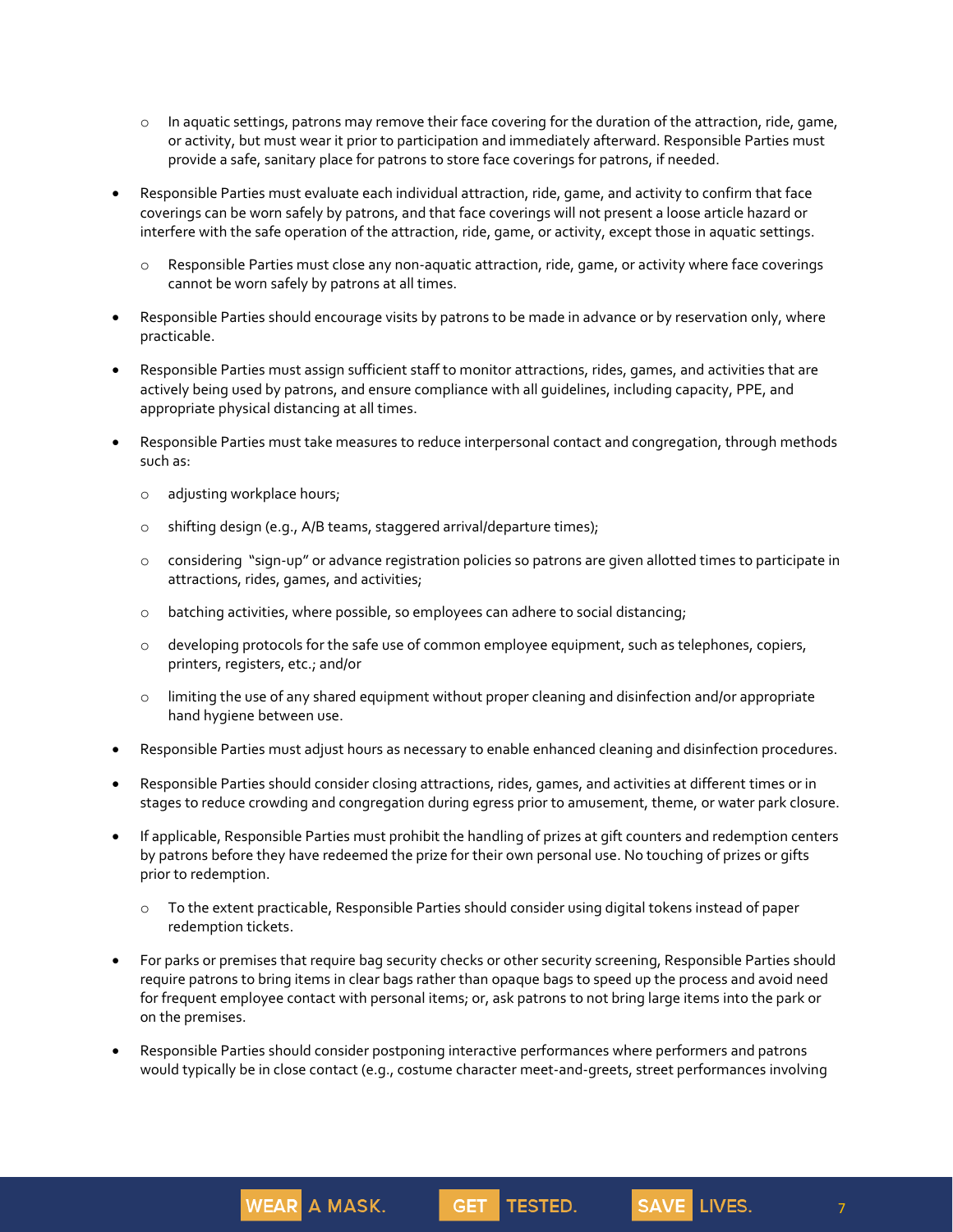audience participation). To the extent that such interactions and performances occur, appropriate social distancing requirements must be followed.

• For indoor amusement and family entertainment activities or attractions (e.g., arcades, laser tag), Responsible Parties must follow DOH's "Interim Guidance for Indoor Amusement and Family Entertainment during the COVID-19 Public Health Emergency."

## **D. Movement and Commerce**

- Responsible Parties must monitor and control the flow of patron and employee traffic into, and within, the amusement, theme, or water park to ensure adherence to maximum capacity and social distancing requirements.
	- o Responsible Parties must maintain sufficient employee presence to monitor traffic flow and to ensure groups adhere to appropriate social distancing and gathering limitations.
	- o Responsible Parties must prohibit congregating and loitering by patrons and maintain sufficient employee presence to eliminate congregating and loitering.
	- o Responsible Parties should consider staggered arrival times for patrons at entrances and/or individual attractions, rides, games, or activities to minimize waiting lines or crowds. Responsible Parties should consider staggered admission time slots for patrons.
- Responsible Parties should put in place measures to reduce bi-directional foot traffic using tape or signs with arrows in narrow aisles, hallways, or spaces, and post signage and distance markers denoting spaces of six feet in all commonly used areas and any areas in which lines are commonly formed or people may congregate (e.g., common areas, restrooms, entrances and exits, ticket stations, clock in/out stations, health screening stations).
	- o Where possible, Responsible Parties should place markers or barriers to encourage one directional traffic.
	- o Responsible Parties must mark areas for six feet apart at commonly congested areas (e.g., common seating areas in lobbies, restrooms).
- For activities where lines commonly form (e.g., amusement rides), Responsible Parties may choose to use a virtual waiting system to manage capacity and facilitate social distancing.
	- o If virtual waiting lines are not feasible, Responsible Parties should rearrange ride lines (such as "mazestyle" lines that are typical at amusement and/or water parks) to prevent patrons waiting in line from having to pass others face-to-face within six feet.
	- o Responsible Parties should consider developing touchless processes for verifying patron height requirements for amusement rides.
- Responsible Parties should assign employees to monitor attractions, rides, games, and activities, as well as accompanying retail spaces, to ensure appropriate capacity, social distancing, and face covering protocols are followed at all times.
	- o Responsible Parties must ensure sufficient staff are deployed to monitor traffic through ride exit shops, particularly if all patrons must exit through the retail space.
- Responsible Parties should clearly designate separate entrances and exits, where possible.

**WEAR A MASK.** 

• If necessary, Responsible Parties must be prepared to queue patrons outside while still maintaining physical distance including through the use of visual cues and/or queueing control devices (e.g., stanchions, line distance markers, arrows).

**GET** 

TESTED.

8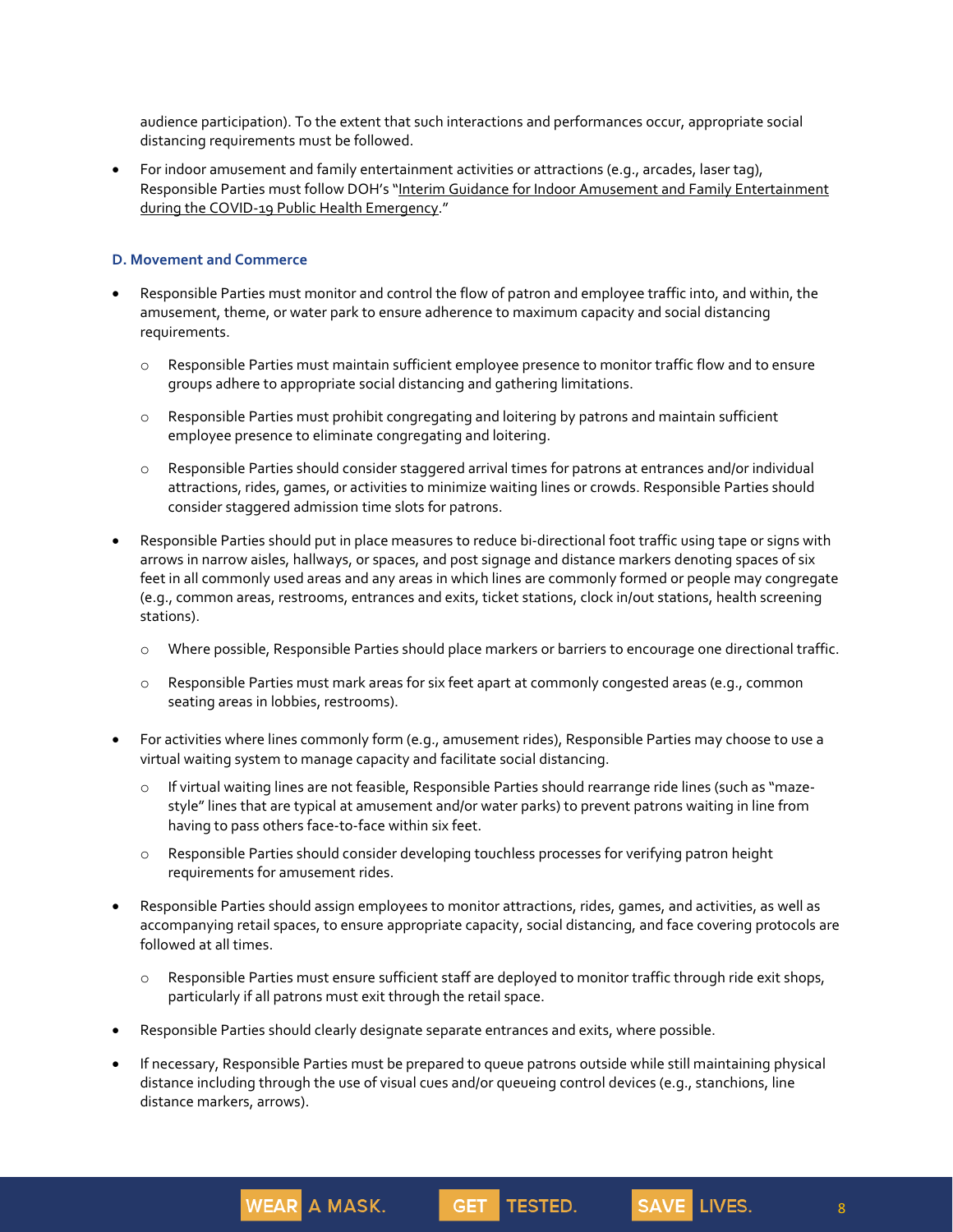- Responsible Parties should arrange patron waiting areas (e.g., lines, parking areas) to maximize social distance among other patrons and minimize interaction with others in the area.
- Responsible Parties should limit on-site interactions (e.g., designate an egress for individuals leaving the park and a separate ingress for individuals entering) and movements (e.g., employees should remain near their workstations as often as possible).
	- o Where practicable, Responsible Parties should limit the number of entrances in order to (1) manage the flow of traffic into the park/premises and monitor occupancy/capacity limits and (2) facilitate health screenings, as described below while remaining in compliance with fire safety and other applicable regulations.
	- o Responsible Parties must develop a plan for employees and patrons to maintain six feet of social distance while waiting inside or outside of the park/premises for screening, as applicable.
- Responsible Parties must ensure the cashier or check-in employee wears a face covering and should enact an appropriate physical barrier, as detailed above, between the employee and patron. Ticket or check-in processes should be contactless, to the extent practicable.
- Responsible Parties must establish designated areas for pickups and deliveries, limiting contact to the extent possible.
- For deliveries, Responsible Parties should implement a touchless delivery system whereby drivers stay in the cab of the vehicle while delivery takes place or, where not practicable, Responsible Parties must provide acceptable PPE appropriate to the anticipated activities that includes, at a minimum, a face covering to personnel involved in the delivery at no cost for the duration of the delivery process.
- Responsible Parties must ensure employees perform hand hygiene before and after transferring (e.g., from a delivery driver) a load of merchandise or equipment (e.g., perform hand hygiene before starting to load items; and once all items have been loaded, finish by performing hand hygiene again).
- Responsible Parties should implement touchless check-in, pay-ahead payment options, or advance reservation options to be used by patrons, when available. Responsible Parties should minimize handling cash, credit cards, tokens, reward cards or tickets, and mobile devices, where possible.
	- o Responsible Parties should encourage patrons to purchase tickets in advance online or through mobile application, as applicable and practicable.

# **II. PLACES**

## **A. Air Handling and Building Systems**

**WEAR A MASK.** 

- For indoor facilities at amusement, theme, or water parks with central air handling systems, Responsible Parties must ensure central HVAC system filtration meets the highest rated filtration compatible with the currently installed filter rack and air handling systems, at a minimum MERV-13, or industry equivalent or greater (e.g., HEPA), as applicable, and as certified and documented by a certified HVAC technician, professional, or company, **ASHRAE**-certified professional, certified retro-commissioning professional, or New York licensed professional building engineer.
	- o Responsible Parties should also consider adopting additional ventilation and air filtration mitigation protocols per CDC and ASHARE recommendations, particularly for buildings with air handling systems older than 15 years, including:

**GET** 

TESTED.

9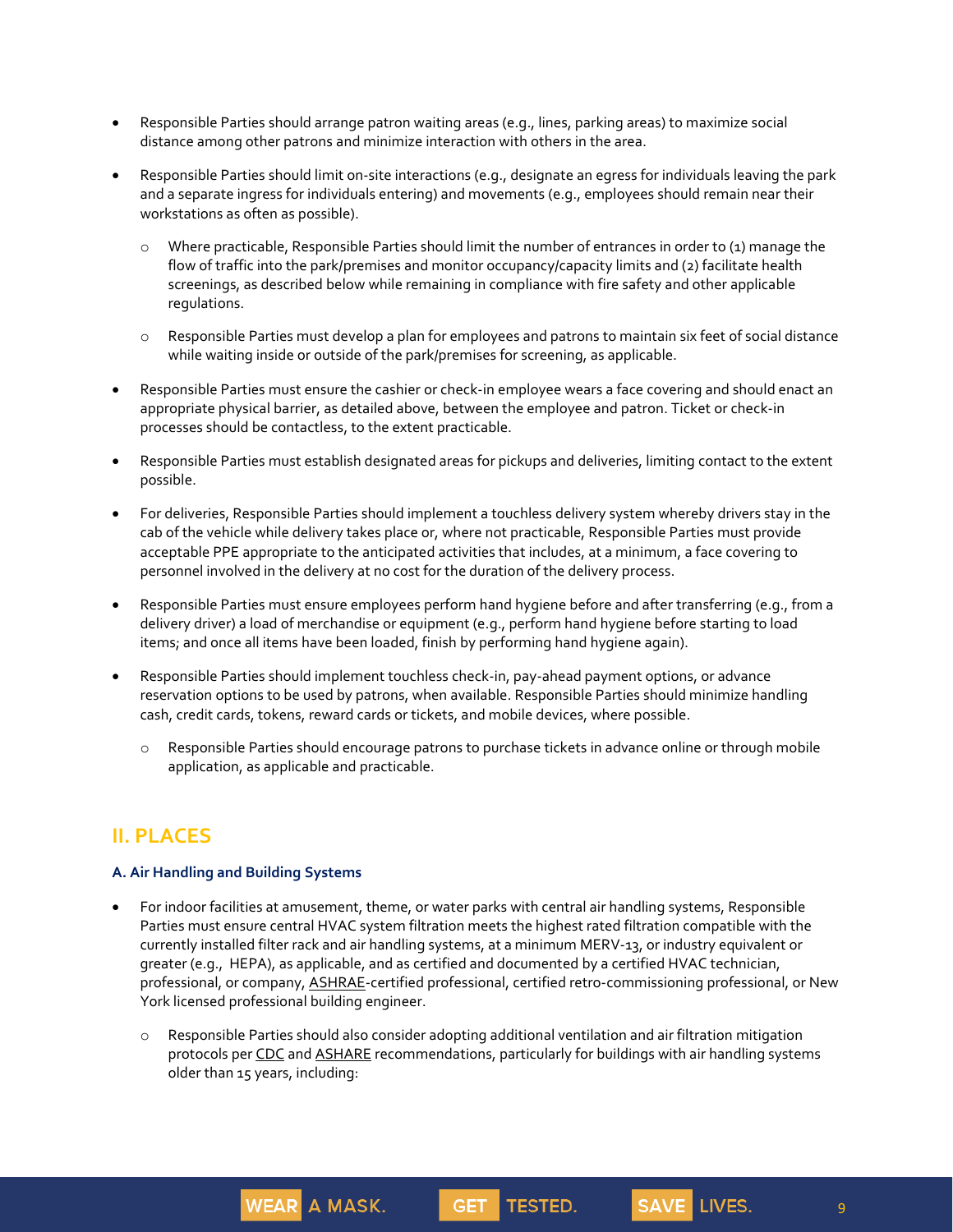- **•** Performing necessary retro-commissioning of central systems, as well as testing, balancing, and repairs as needed;
- Increasing ventilation rates and outdoor air ventilation to the extent possible;
- Keeping systems running for longer hours, especially for several hours daily before and after occupancy;
- **EXECT** Disabling demand-controlled ventilation, where reasonable, and maintain systems that increase fresh air supply;
- Maintaining relative humidity between 40-60% where possible;
- **•** Opening outdoor air dampers to reduce or eliminate recirculation to the extent possible;
- Sealing edges of the filter to limit bypass;
- Regularly inspecting systems and filters to ensure they are properly operating, and filters are appropriately installed, serviced, and within service life;
- **•** Opening windows to the extent allowable for occupant safety and comfort;
- Installing appropriately designed and deployed ultraviolet germicidal irradiation (UVGI-C) to deactivate airborne virus particles; and/or
- Using portable air cleaners (e.g., electric HEPA units), considering units that provide highest air change rate at appropriate performance level and do not generate harmful byproducts.
- For indoor facilities at amusement, theme, or water parks with central air handling systems that cannot handle the abovementioned minimum level of filtration (i.e., MERV-13 or greater), Responsible Parties must have a certified HVAC technician, professional, or company, ASHRAE-certified professional, certified retrocommissioning professional, or New York licensed professional building engineer certify and document that the currently installed filter rack is incompatible with abovementioned minimum level of filtration (i.e., MERV-13 or greater) and/or the air handling system would be unable to perform to the minimum level of heating and cooling that it was otherwise able to provide prior to the COVID-19 public health emergency if such a high degree of filtration (i.e., MERV-13 or greater) was installed.
	- o Further, Responsible Parties must retain such documentation for review by state or local health department officials to operate at a lesser filtration rating with additional ventilation and air filtration mitigation protocols.
	- o In addition, Responsible Parties with facilities that have a central air handling system who are unable to meet a filtration rating of MERV-13 or greater must adopt additional ventilation and/or air filtration mitigation protocols per CDC and ASHRAE recommendations, including:
		- **•** Performing necessary retro-commissioning of central systems, as well as testing, balancing, and repairs as needed;
		- **■** Increasing ventilation rates and outdoor air ventilation to the extent possible;
		- Keeping systems running for longer hours, especially for several hours daily before and after occupancy;

**GET** 

TESTED.

- **EXED** Disabling demand-controlled ventilation, where reasonable, and maintain systems that increase fresh air supply;
- Maintaining relative humidity between 40-60% where possible;

**WEAR A MASK.**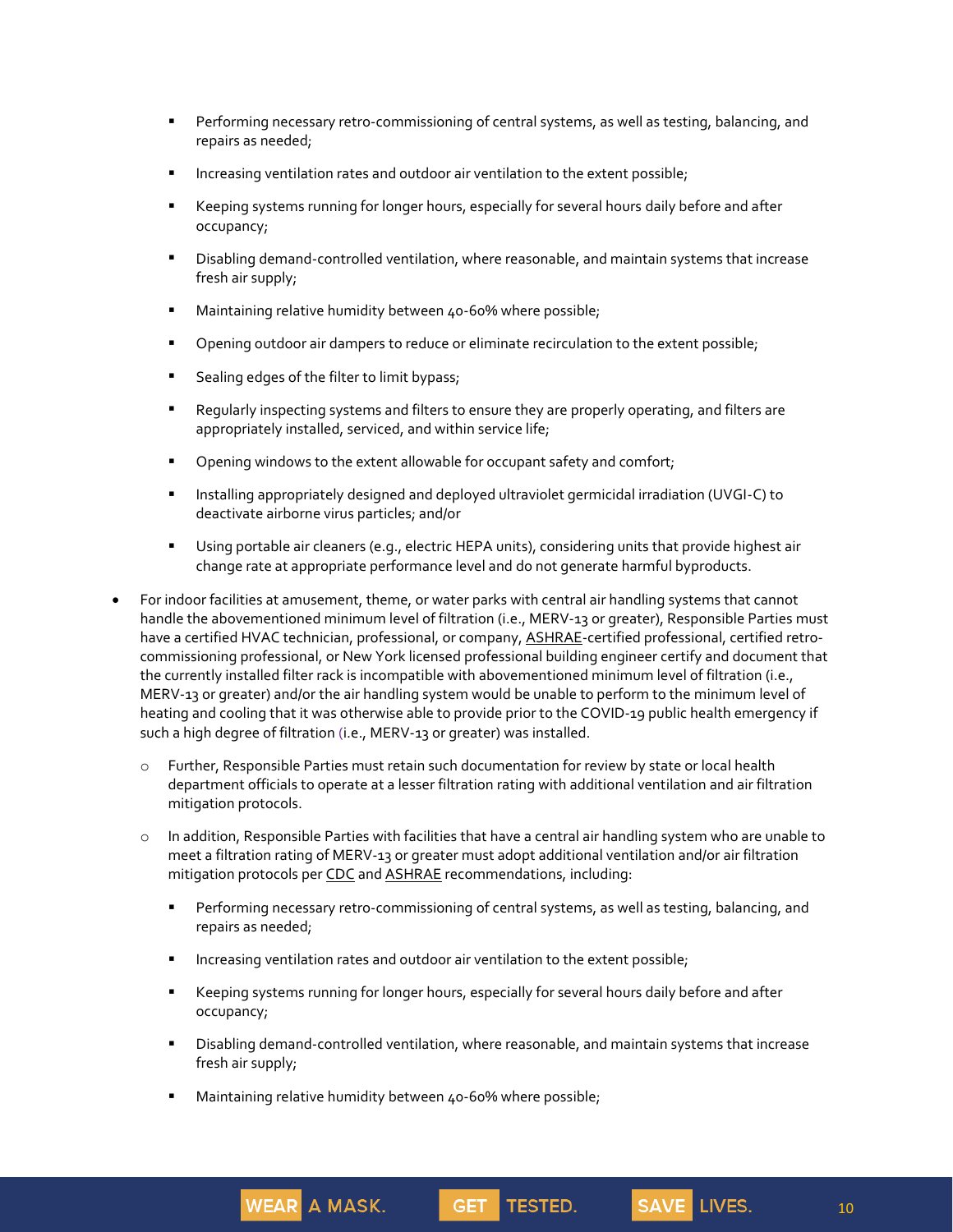- Opening outdoor air dampers to reduce or eliminate recirculation to the extent possible;
- Sealing edges of the filter to limit bypass;
- Regularly inspecting systems and filters to ensure they are properly operating, and filters are appropriately installed, serviced, and within service life;
- **•** Opening windows to the extent allowable for occupant safety and comfort;
- Installing appropriately designed and deployed ultraviolet germicidal irradiation (UVGI-C) to deactivate airborne virus particles; and/or
- Using portable air cleaners (e.g., electric HEPA units), considering units that provide highest air change rate at appropriate performance level and do not generate harmful byproducts.
- For indoor facilities at amusement, theme, or water parks that do not have central air handling systems, Responsible Parties must adopt additional ventilation and air filtration mitigation protocols per CDC and ASHRAE recommendations, including:
	- o Regularly inspecting any room ventilation systems (e.g., window units, wall units) to ensure they are properly operating, and filters are appropriately installed, serviced, and within service life.
	- o Keeping any room ventilation systems running for longer hours, especially for several hours daily before and after occupancy;
	- o Setting room ventilation systems to maximize fresh air intake, set blower fans to low speed, and point away from occupants to the extent possible;
	- o Maintaining relative humidity between 40-60% where possible;
	- o Opening windows to the extent allowable for occupant safety and comfort;
	- o Setting any ceiling fans to draw air upwards away from occupants, if applicable;
	- o Prioritizing window fans to exhaust indoor air where possible;

WEAR A MASK.

- o Avoiding using fans that only recirculate air or only blow air into a room without providing for appropriate exhaust;
- o Installing appropriately designed and deployed ultraviolet germicidal irradiation (UVGI-C) to deactivate airborne virus particles; and/or
- o Using portable air cleaners (e.g., electric HEPA units), considering units that provide highest air change rate at appropriate performance level and do not generate harmful byproducts.
- Before occupants return to a facility at an amusement, theme, or water park that has been entirely closed, Responsible Parties must complete pre-return checks, tasks, and assessments to ensure a healthy and safe environment. These systems include, but are not limited to, mechanical systems, water systems, elevators, and HVAC systems.
	- o Depending on the length of time equipment has been inactive, Responsible Parties should run systems with careful observation to ensure machinery (e.g., valves and switches) are operating correctly.
	- o Specific system actions may be required to restart systems after prolonged shutdown. Responsible Parties may determine necessity for each of these items based on length of shutdown and condition as inspected.

GET.

TESTED.

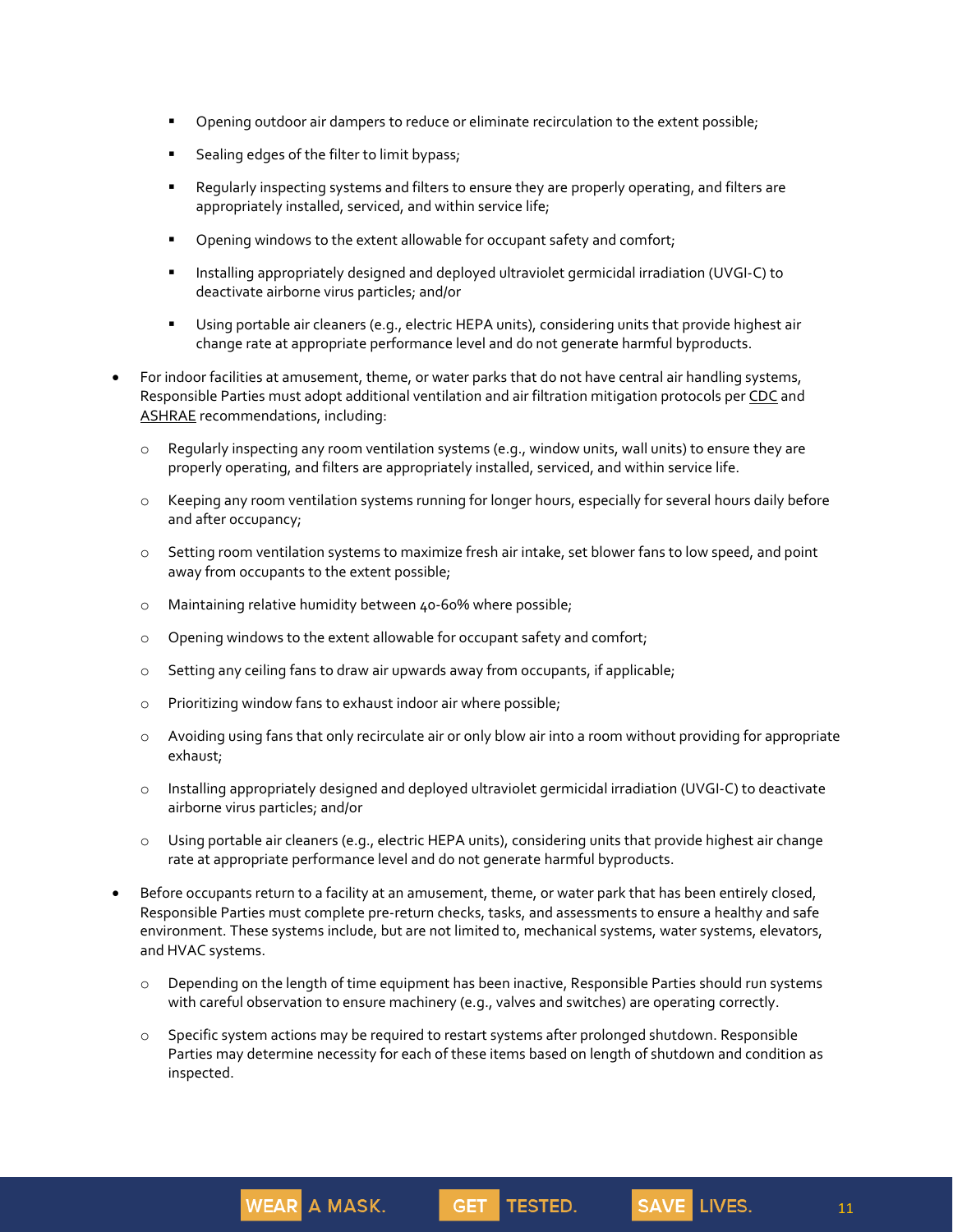- o As appropriate and applicable, Responsible Parties should flush building with fresh air based on the design of the makeup/outside air system for a minimum of 24 hours.
- o Responsible Parties must ensure air filters are replaced as needed (e.g., after flushing the building).
- o Responsible Parties must ensure maintenance and monitoring of cooling towers have been conducted in accordance with state regulations and that chemical and microbial levels are within defined ranges for any closed water systems and/or water features, and drain any devices that may contain stagnant water.
- o Responsible Parties must flush cold- and hot-water systems in accordance with building water management plan, if applicable.
- o Responsible Parties must ensure any water filters are replaced as needed after flushing the building's water systems.
- o For buildings that were entirely closed, Responsible Parties should ensure that the operation of all mechanical equipment and systems has been restored prior to reopening the building.

## **B. Protective Equipment**

- Responsible Parties must ensure that employees and patrons are only permitted entry into the park or premises if they wear an acceptable face covering; provided, however, that they are over the age of two and able to medically tolerate such covering.
	- o Per Executive Order 202.34, as extended, Responsible Parties may deny admittance to individuals who fail to wear face coverings.
- Responsible Parties must ensure that all individuals, including employees and patrons, wear face coverings at all times, unless they are temporarily eating or drinking while seated in a designated and socially distanced area, or they are in an aquatic setting that is subject to separate DOH guidance referenced above.
	- o Responsible Parties should ensure designated eating areas are designed to limit interaction among patrons without face coverings.
- In addition to the necessary PPE as required for certain workplace activities, Responsible Parties must procure, fashion, or otherwise obtain acceptable face coverings, and provide such coverings to their employees while at work at no cost to the employee. Responsible Parties should have an adequate supply of face coverings, masks, and other required PPE on hand should an employee or patron need a replacement.
	- o Acceptable face coverings include, but are not limited to, cloth (e.g., homemade sewn, quick cut, bandana), surgical masks, and N95 respirators.
- Face coverings must be cleaned or replaced after use and may not be shared. Please consult the CDC guidance for additional information on cloth face coverings and other types of PPE, as well as instructions on use and cleaning.
	- o Note that cloth face coverings or disposable masks shall not be considered acceptable face coverings for workplace activities that require a higher degree of face or respiratory protection. For example, if N95 respirators are traditionally required for specific activities, a cloth or homemade mask would not suffice. Responsible Parties must adhere to OSHA standards for such safety equipment.
	- o Responsible Parties must advise employees to regularly clean or replace their face coverings if they become wet or soiled.

**GET** 

**TESTED.** 

**WEAR A MASK.** 

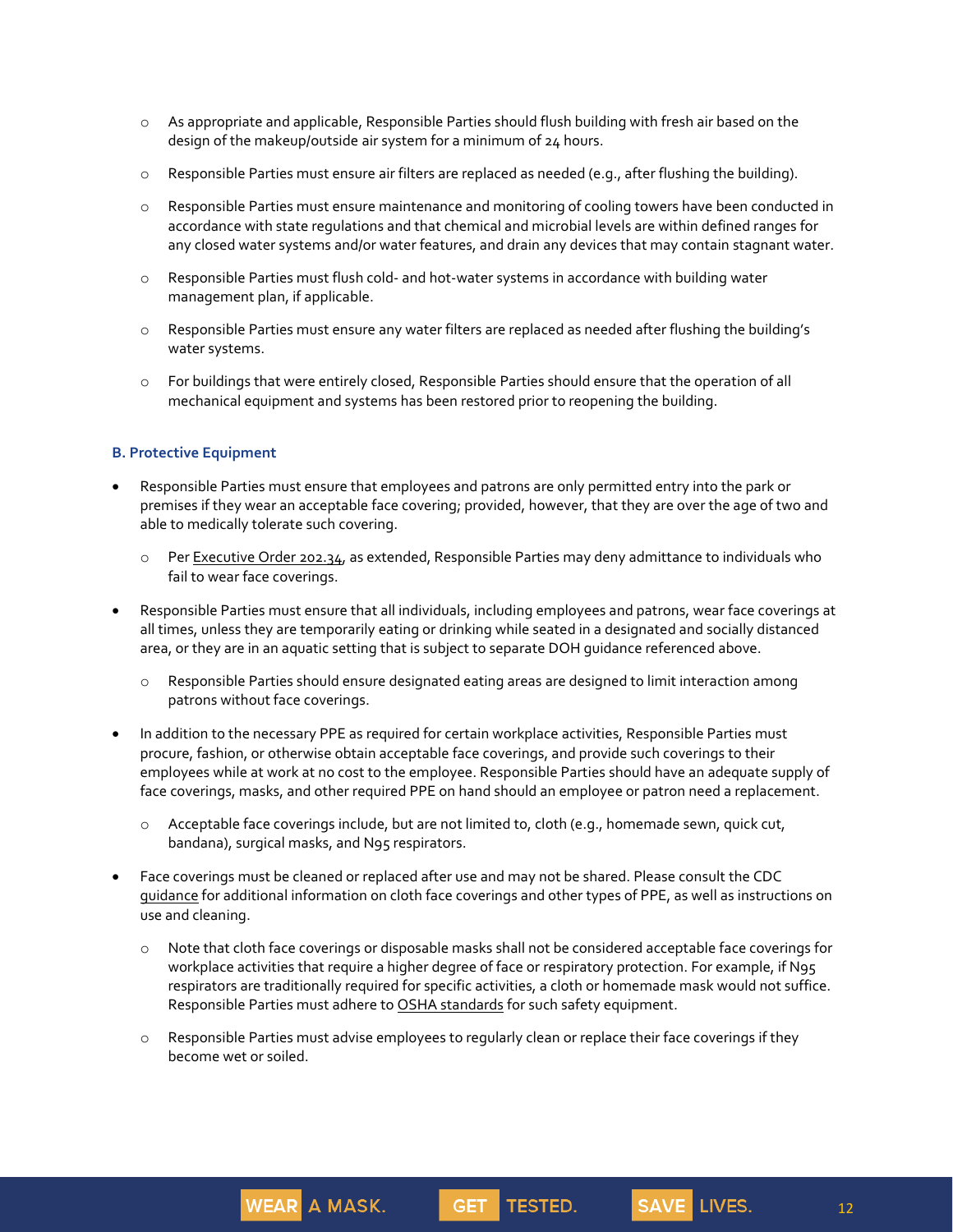- Responsible Parties must allow employees to use their own acceptable face coverings but cannot require employees to supply their own face coverings. Further, this guidance shall not prevent employees from wearing their personally owned additional protective coverings (e.g., surgical masks, N95 respirators). Responsible Parties may require employees to wear more protective PPE due to the nature of their work. Employers should comply with all applicable OSHA guidelines.
- Responsible Parties must train employees on how to adequately put on, take off, and clean (as applicable), and discard PPE, including but not limited to, appropriate face coverings.
- Responsible Parties must install physical barriers at common points of employee-patron interaction (e.g., check-in, cashier, prize redemption counters) and in between attractions, rides, games, and activities where six feet of social distancing between individuals is not possible. Responsible Parties should consider installing these barriers even if the configuration of the park or premises allows for such attractions, rides, games, and activities to be socially distanced, where feasible.
	- o As mentioned above, if used, physical barriers (e.g., plexiglass or similar materials) should be put in place in accordance with OSHA guidelines.
	- $\circ$  Responsible Parties may consider providing employees who have regular close contact to patrons (e.g., check-in) with a face shield, gloves, and/or eye protection.
- Responsible Parties must put in place measures to limit the sharing of objects, such as equipment, as well as the touching of shared surfaces, such as cash registers; or, require employees to wear gloves (tradeappropriate or medical) when in contact with shared objects or frequently touched surfaces; or, require employees to perform hand hygiene before and after contact.

## **C. Hygiene, Cleaning, and Disinfection**

- Responsible Parties must ensure adherence to hygiene and cleaning and disinfection requirements as advised by the CDC and DOH, including "Guidance for Cleaning and Disinfection of Public and Private Facilities for COVID-19," and the "STOP THE SPREAD" poster, as applicable. Responsible Parties must maintain logs that include the date, time, and scope of cleaning and disinfection.
- Responsible Parties must provide and maintain hand hygiene stations on site, as follows:
	- o For handwashing: soap, running warm water, and disposable paper towels.

**WEAR A MASK.** 

- o For hand sanitizing: an alcohol-based hand sanitizer containing at least 60% alcohol for areas where handwashing facilities may not be available or practical.
- o Responsible Parties must make hand sanitizer available throughout common areas (e.g., entrances, exits, gift shops, prize counters, games, attractions). Touch-free hand sanitizer dispensers should be installed where possible.
	- **EXECTS ARES** Parties should place signage near hand sanitizer stations indicating that visibly soiled hands should be washed with soap and water; hand sanitizer is not effective on visibly soiled hands.
- o Responsible Parties should place receptacles around the park for disposal of soiled items.
- Responsible Parties must conduct regular cleaning and disinfection of the park and premises on, at least, a daily basis and more frequent cleaning and disinfection for high-risk areas used by many individuals and for frequently touched surfaces. Cleaning and disinfection must be rigorous and ongoing and should occur frequently throughout the hours of operations and whenever needed. Please refer to DOH's "Interim Guidance for Cleaning and Disinfection of Public and Private Facilities for COVID-19" for detailed instructions on how to clean and disinfect facilities.

**GET** 

**TESTED.**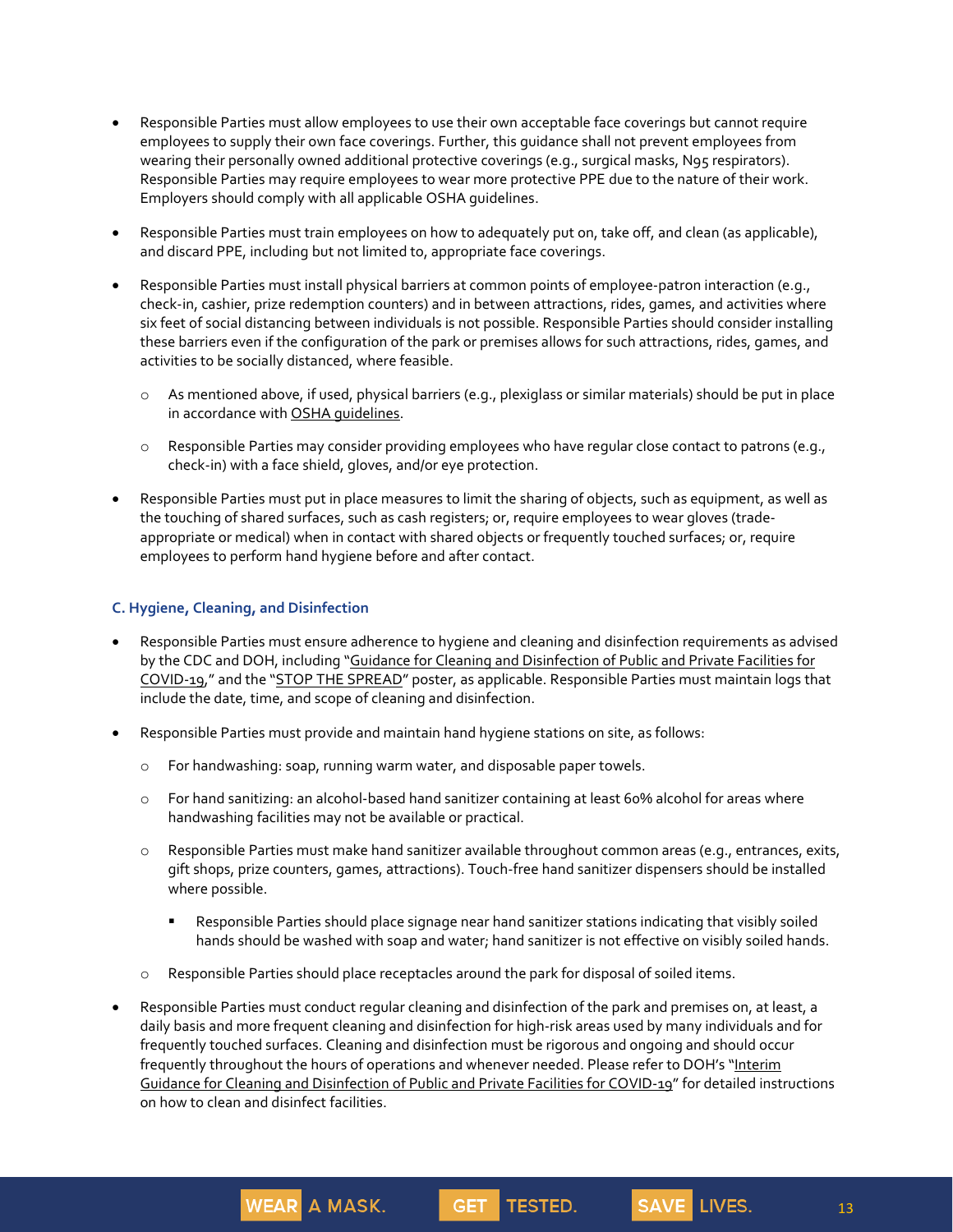- o Responsible Parties must ensure equipment or objects that are shared between patrons who are not members of the same party/family/house and/or employees (e.g., attractions, rides, game machines) are cleaned and disinfected between every user or, at least, every two hours during operations, if not more frequently.
	- However, if patrons rent or borrow equipment to play games or participate in attractions or activities, Responsible Parties must have employees clean and disinfect all returned equipment (e.g., rental shoes, harnesses) after each use.
	- **EXECT Specifically, for any attractions that involve or require shared accessories among patrons during play** (e.g., 3D glasses, VR headsets, laser tag, helmets, board games, cards), Responsible Parties must properly clean and disinfect each item between patron use.
- o Responsible Parties must provide appropriate cleaning and disinfection supplies for shared and frequently touched surfaces (e.g., railings, doors, rides, games, attractions, touchscreens, buttons, counters for prize redemption) and require employees to use these supplies following manufacturer's instructions, before and after use of these surfaces or at frequent intervals during operations, followed by hand hygiene.
- o Responsible Parties must have sufficient number of employees, who are visible to patrons, designated for the cleaning and disinfection of attractions, rides, games, activities, and other high-touch surfaces. Responsible Parties must provide patrons the option of requesting that attractions, rides, games, and activities are cleaned and disinfected prior to their use.
	- **EXECTS ARES** Parties may consider leaving cleaning and disinfecting supplies such as disposable wipes, as well as hand sanitizer, next to attractions, games, or activities for adult patrons to use before they or their accompanying minor patrons begin playing or participating in the attraction, ride, game, or activity. However, minor patrons should not handle any cleaning and disinfecting supplies given the danger posed by ingestion or misuse.
- Responsible Parties must ensure regular cleaning and disinfection of restrooms. Restrooms should be cleaned and disinfected at least every two hours, or more often depending on frequency of use.
	- o Responsible Parties must ensure distancing rules are adhered to by using signage, occupied markers, or other methods to reduce restroom capacity where feasible.
- Responsible Parties must ensure that shared workstations (e.g., check-in or prize counters) are cleaned and disinfected between use by different employees.
- Responsible Parties must ensure that equipment, tools, attractions, and games are regularly cleaned and disinfected using registered disinfectants. Refer to the Department of Environmental Conservation (DEC) list of products reqistered in New York State and identified by the EPA as effective against COVID-19.
	- o If cleaning or disinfection products or the act of cleaning and disinfecting causes safety hazards or degrades the material, equipment, attractions, or games, Responsible Parties must keep such attraction or games closed to patrons, and put in place hand hygiene stations for between employee use, supply disposable gloves for employees, or set limitations on the number of employees using such materials or equipment.
- Responsible Parties must provide for the cleaning and disinfection of exposed areas in the event of a positive case of COVID-19 among any individual at or within the park or on the premises, with such cleaning and disinfection to include, at a minimum, all heavy transit areas and high-touch surfaces (e.g., seats, attractions, games, shared or rented equipment, handrails, handles, doorknobs).

GET.

TESTED.

**WEAR A MASK.** 

14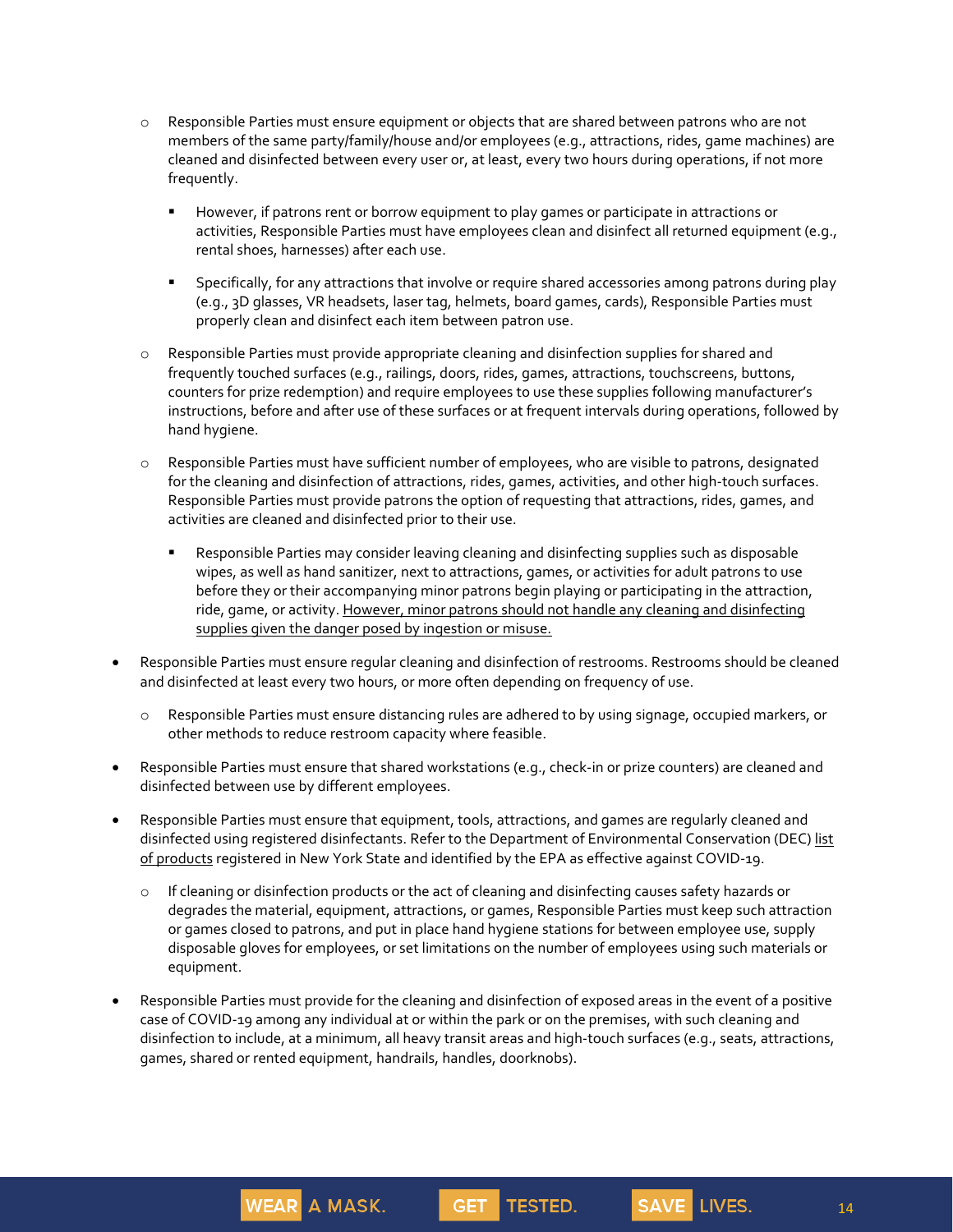- CDC guidelines on "Cleaning and Disinfecting Your Facility" if someone is suspected or confirmed to have COVID-19 are as follows:
	- o Close off areas used by the person suspected or confirmed to have COVID-19.
		- Responsible Parties do not necessarily need to close operations, if they can close off the affected areas.
	- o Open outside doors and windows to increase air circulation in the area.
	- $\circ$  Wait 24 hours before you clean and disinfect. If 24 hours is not feasible, wait as long as possible.
	- o Clean and disinfect all areas used by the person suspected or confirmed to have COVID-19, such as offices, bathrooms, common areas, and shared equipment.
	- o Once the area has been appropriately cleaned and disinfected, it can be opened for use.
		- **Employees without close or proximate contact with the person suspected or confirmed to have** COIVD-19 can return to the work area immediately after cleaning and disinfection.
		- **EXECT:** Refer to DOH's "Interim Guidance for Public and Private Employees Returning to Work Following COVID-19 Infection or Exposure" for information on "close or proximate" contacts.
	- o If more than seven days have passed since the person suspected or confirmed to have COVID-19 visited or used the park or premises, additional cleaning and disinfection is not necessary, but routine cleaning and disinfection should continue.
- To the extent that it does not pose a fire or safety hazard, particularly for minors, Responsible Parties should consider leaving doors within the facility at the park or on the premises propped open, where feasible, to reduce potential touch points and improve air circulation.
- Responsible Parties may consider closing or limiting access to communal fixtures or amenities in the venues that might present a risk of patron congregation or multiple touchpoints, such as promotional brochure stands in favor of individual distribution upon request.
- Responsible Parties must prohibit shared food and beverages among employees and reserve adequate space, away from the amusement and gaming areas in use by patrons, for employees to observe social distancing while eating meals.

## **D. Phased Reopening**

- Responsible Parties are encouraged to phase-in reopening activities so as to allow for operational issues to be resolved before activities return to normal levels. Responsible Parties should consider limiting the number of employees, hours, and number of patrons available to be served when first reopening so as to provide operations with the ability to adjust to the changes.
	- o Responsible Parties should consider prioritizing early access to the park for season pass holders and/or local patrons as visitation increases during the beginning days and weeks of operation.
	- o Responsible Parties should consider any appropriate revisions to their ticket cancellation and refund policies to encourage any ill patrons to stay home.

**GET** 

TESTED.

### **E. Communications Plan**

• Responsible Parties must affirm that they have reviewed and understand the State-issued industry guidelines, and that they will implement them.

**WEAR A MASK.**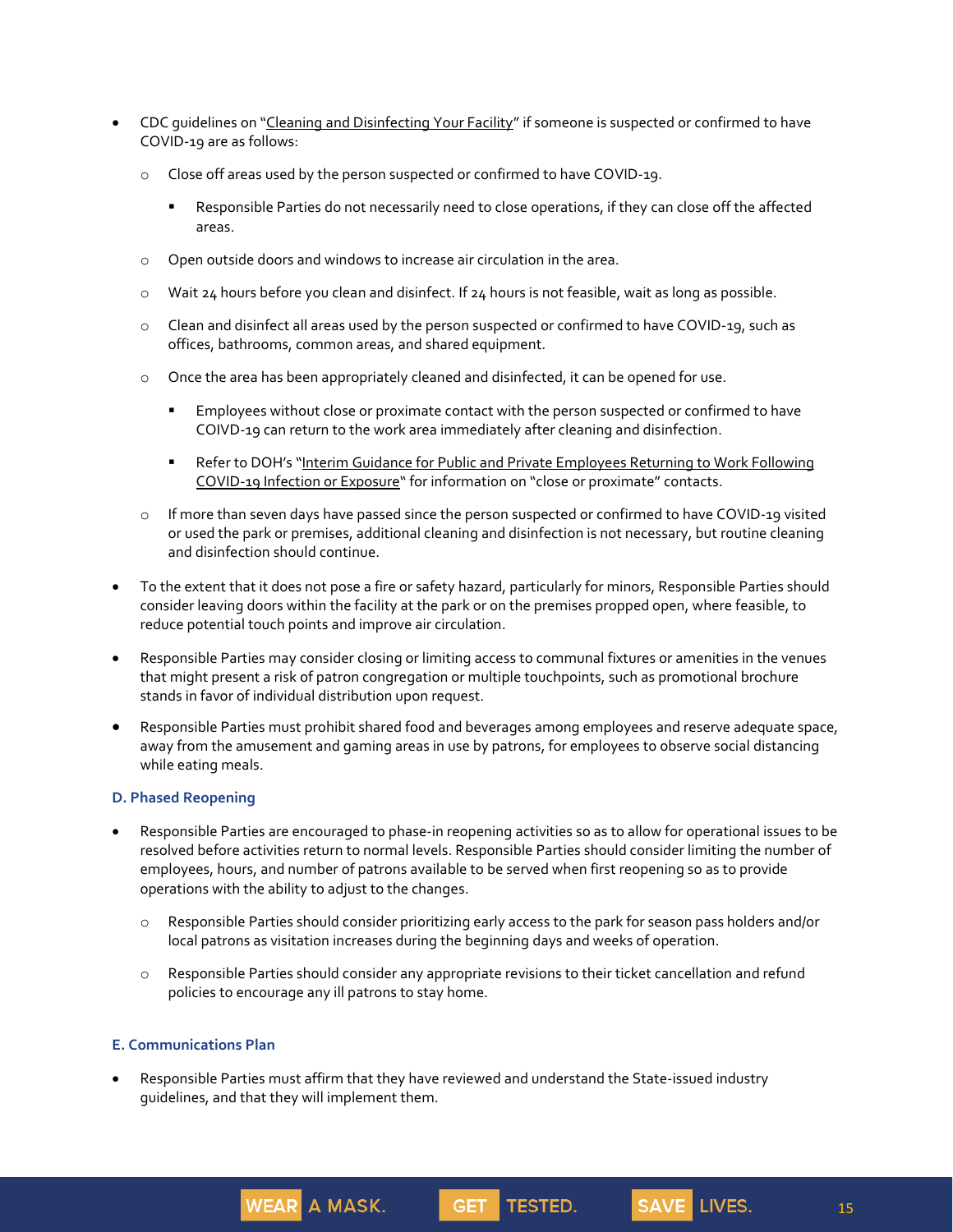- Responsible Parties must develop a communications plan for employees and patrons that includes applicable instructions, training, signage, and a consistent means to provide employees and patrons with information. Responsible Parties may consider developing webpages, text and email groups, and social media.
- Responsible Parties must encourage individuals to adhere to CDC and DOH guidance regarding the use of PPE, specifically face coverings, through verbal communication and signage.
- Responsible Parties must post signage inside and outside of the park and throughout the premises to remind individuals to adhere to proper hygiene, social distancing rules, appropriate use of PPE, and cleaning and disinfection protocols.

## **III. PROCESSES**

## **A. Screening**

- Responsible Parties must implement mandatory health screening practices for employees and patrons prior to or upon entering the park or premises. Such screening is recommended but not required for delivery personnel, contractors, and vendors.
	- o Screening may be performed remotely (e.g., by e-mail, by telephone, electronic survey, at ticket purchase, via signage), before entrance to the venue, to the extent possible.
	- o Screening should be coordinated to prevent individuals from intermingling in close or proximate contact with each other prior to completion of the screening.
	- o As part of the health screening, Responsible Parties must require temperature checks using contactless thermometers or thermal cameras for all patrons. Any patron who presents with a temperature of 100.4° F or greater must be denied entry, as well as any members of the patron's party who may have been in close contact with the febrile patron within the past 10 days (e.g., family members, individuals who share the same residence).
		- Responsible Parties may allow patrons who present with a temperature of 100.4° F or greater on their first temperature check to temporarily step aside from the screening line, wait a few minutes for their body temperature to normalize, and then perform a second temperature check. If the second check confirms the results of the first check, the individual must be denied entry; however, if the second check does not indicate a temperature of 100.4° F or greater than the patron may be admitted to the park.
		- **EXECT** Temperature checks must be conducted in accordance with U.S. Equal Employment Opportunity Commission or DOH guidelines. Responsible Parties are prohibited from keeping records of individual health data (e.g., the specific temperature data of an individual) but are permitted to maintain records that confirm individuals were screened and the result of such screening (e.g., pass/fail, cleared/not cleared), unless expressly given permission to do so by the individual.
- At a minimum, screening must use a questionnaire that determines whether the individual has:

**WEAR A MASK.** 

o COVID-19 Symptoms: Is currently experiencing, or has recently (within the past 48 hours) experienced, any symptoms of COVID-19;

**GET** 

CDC advises that COVID-19 symptoms may include fever or chills, cough, shortness of breath or difficulty breathing, fatigue, muscle or body aches, headache, new loss of taste or smell, sore throat, congestion or runny nose, nausea or vomiting, or diarrhea; however, a few of these symptoms may occur with pre-existing medical conditions, such as allergies or migraines, that have been diagnosed

TESTED.

16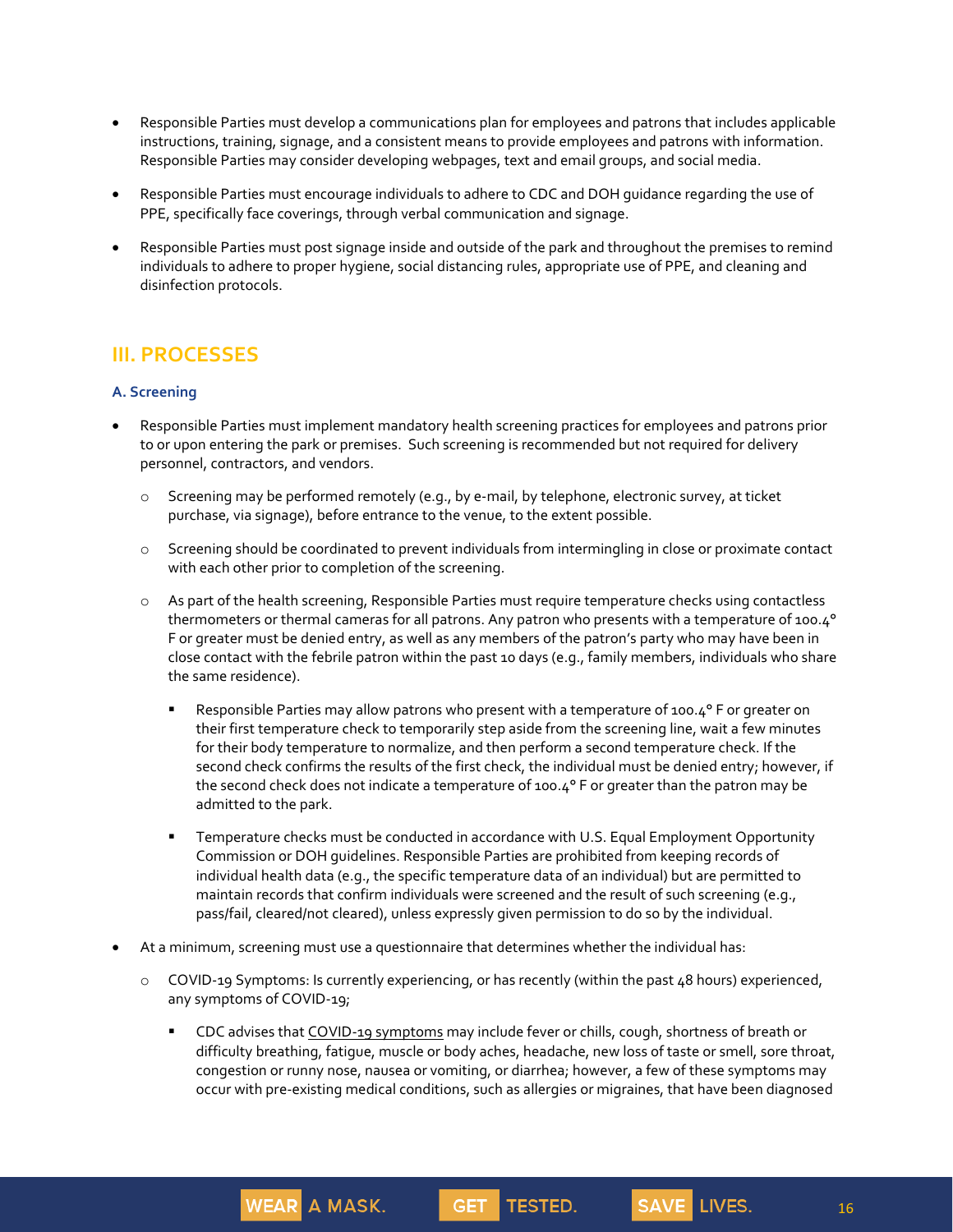by a health care practitioner. In those cases, individuals should only answer "yes" if symptoms are new or worsening.

- o COVID-19 Contacts: Has had close contact (or proximate contact as determined by health authorities) in the past 10 days with any person confirmed by diagnostic test, or suspected based on symptoms, to have COVID-19;
	- DOH advises that close contact is being within six feet of an individual for 10 minutes or more within a 24-hour period, starting from 2 days before their symptoms developed or if asymptomatic, 2 days before they were tested. (Close contact does not include individuals who work in a health care setting wearing appropriate, required personal protective equipment.)
	- This exclusion shall not apply for individuals who (1) have been fully vaccinated against COVID-19 defined as 14 days after completion of the vaccine series – within the past 90 days or (2) fully recovered from a lab-confirmed COVID-19 case within the past 3 months. (In lieu of quarantine following close contact, such individuals will need to monitor for COVID-19 symptoms for 14 days following an exposure.)
- o COVID-19 Positive Test: Has tested positive for COVID-19 through a diagnostic test in the past 10 days; and/or
- o Recent Travel: Has traveled to New York State from a noncontiguous state, United States territory, or another country within the past 10 days and failed to follow the State's travel advisory.
	- **Effective April 1, 2021, the State's travel advisory no longer requires domestic travelers to quarantine** after entering New York from another US state or territory. Federal CDC requirements for international travelers remain in effect.
- Responsible Parties must require employees and, while they are in the park or on the premises, patrons to immediately disclose if and when their responses to any of the aforementioned questions changes, such as if they begin to experience symptoms.
- Responsible Parties should coordinate with employees to facilitate the screening process. Screening best practices include:
	- o Communicating in advance to patrons that they cannot enter the venue if they fail the screening, which may impact the other members of their party if they have had close contact with the individual who is suspected or confirmed to have COVID-19 based on symptoms or positive test result.
	- o Identifying individuals who have completed and passed their screening questionnaire in advance.
	- $\circ$  If space and park configuration allow, screening individuals at or near the entrance to minimize the impact in case of a suspected or confirmed case of COVID-19.
	- o Allowing for adequate social distancing while individuals queue for screening and/or park entry.
- Responsible Parties must ensure that any employees performing screening activities, including temperature checks, are appropriately protected from exposure to potentially infectious individuals entering the park. Personnel performing screening activities should be trained by employer-identified individuals who are familiar with CDC, DOH, and OSHA protocols.
	- o Screeners must be provided and use PPE, including at a minimum, an acceptable face covering, and may include gloves, a gown, goggles, and/or a face shield.

GET TESTED.

• Responsible Parties must deny entry to any patron who fails the screening questionnaire, as well as any members of the patron's party who may have been in close contact with such patron within the past 10 days if

WEAR A MASK.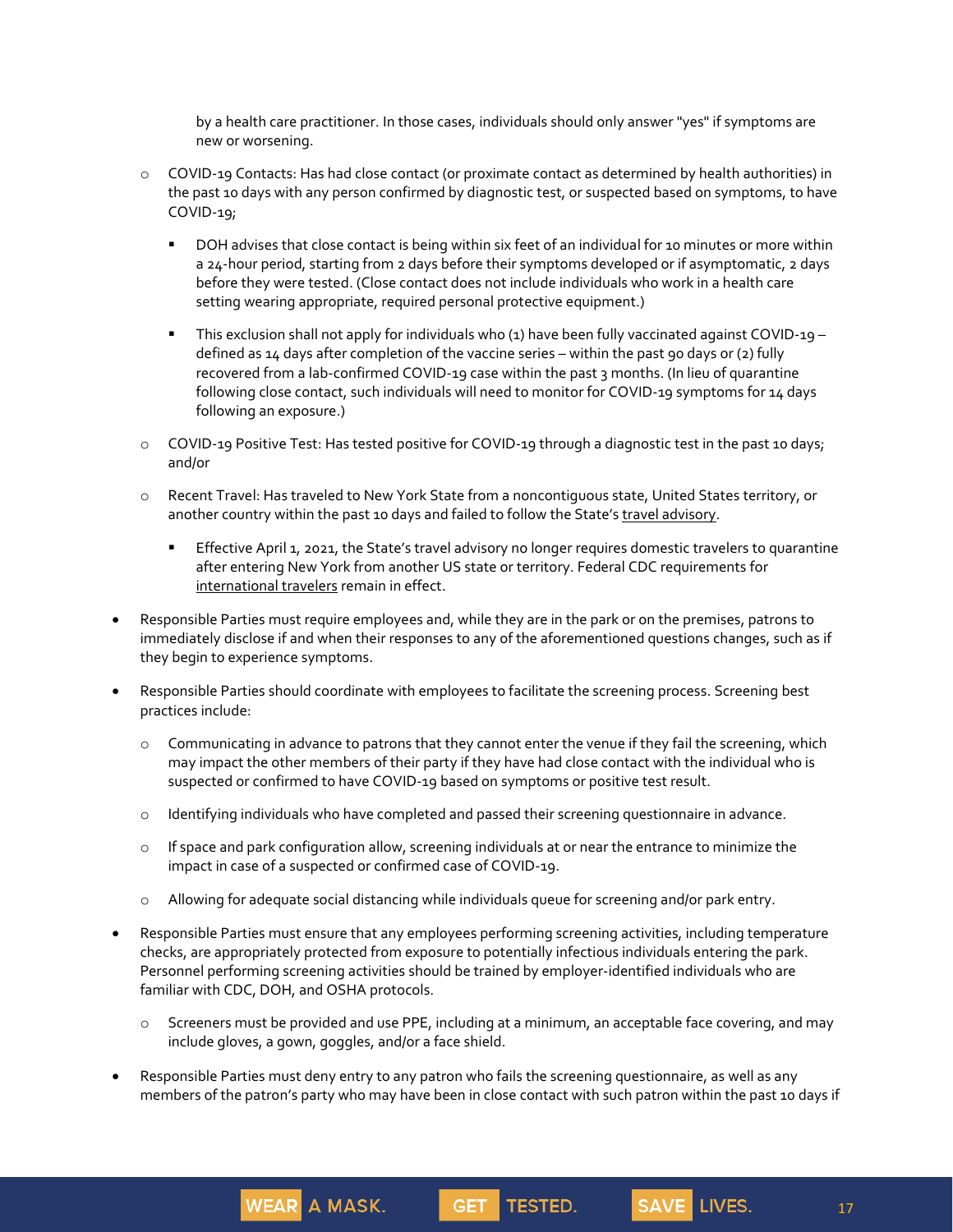they reported recent symptoms or recent positive diagnostic test for COVID-19 (e.g., family members, individuals who share the same residence).

- o Patrons who are denied entry for failing the screening questionnaire because of recent symptoms or a recent positive diagnostic test result should contact a healthcare provider for assessment.
- Responsible Parties must deny entry to any employee who fails the screening questionnaire. Such employees must be sent home with instructions to contact a healthcare provider for assessment and, if applicable, diagnostic testing.
	- o Responsible Parties should remotely provide the employee with information on healthcare and testing resources.
	- o Responsible Parties must immediately notify the state and local health department about the case if diagnostic test results are positive for COVID-19.
- Responsible Parties should refer to DOH's "Interim Guidance for Public and Private Employees Returning to Work Following COVID-19 Infection or Exposure" regarding protocols and policies for employees seeking to return to work after a suspected or confirmed case of COVID-19 or after the employee had close or proximate contact with a person with COVID-19.
- Responsible Parties must designate a central point of contact or contacts, which may vary by activity, location, shift or day, responsible for receiving and attesting to having reviewed all employee questionnaires, with such contact or contacts also identified as the party for employees to inform if they later are experiencing COVID-19 related symptoms, as noted on the questionnaire.
	- $\circ$  Identified point(s) of contact for the park should be prepared to receive notifications from individuals of suspected or positive cases and, in consultation with the site safety monitor, initiate the respective notification, communication, contact tracing, and cleaning and disinfection procedures, as applicable for the situation.
- Responsible Parties must designate a site safety monitor whose responsibilities include continuous compliance with all aspects of the site safety plan, for all individuals.
	- o When notified of a confirmed positive COVID-19 case through a diagnostic test result for an individual who is currently or was recently present at the park or on the premises, the site safety monitor must:
		- notify the state and local health department of the confirmed positive case,

**WEAR** A MASK.

- **.** assist with contact tracing efforts to identify close or proximate contacts who may need to quarantine,
- **•** communicate to known individuals who may have been exposed to the positive case at the park that a positive case was reported, contact tracing will be performed, close contacts will be notified, and additional cleaning and disinfection of the exposed area will be performed, and
- dispatch appropriate employee(s) to clean and disinfect the exposed areas, in accordance with the above protocols.
- Responsible Parties must maintain a log of employees, contractors, and vendors who may have close or proximate contact with other individuals at the park; excluding deliveries that are performed with appropriate PPE or through contactless means and patrons whose attendance will be separately maintained by the Responsible Parties.
	- o The log should contain contact information, including each individual's full name, address, and phone number, such that all contacts may be identified, traced, and notified in the event of a positive COVID-19

GET TESTED.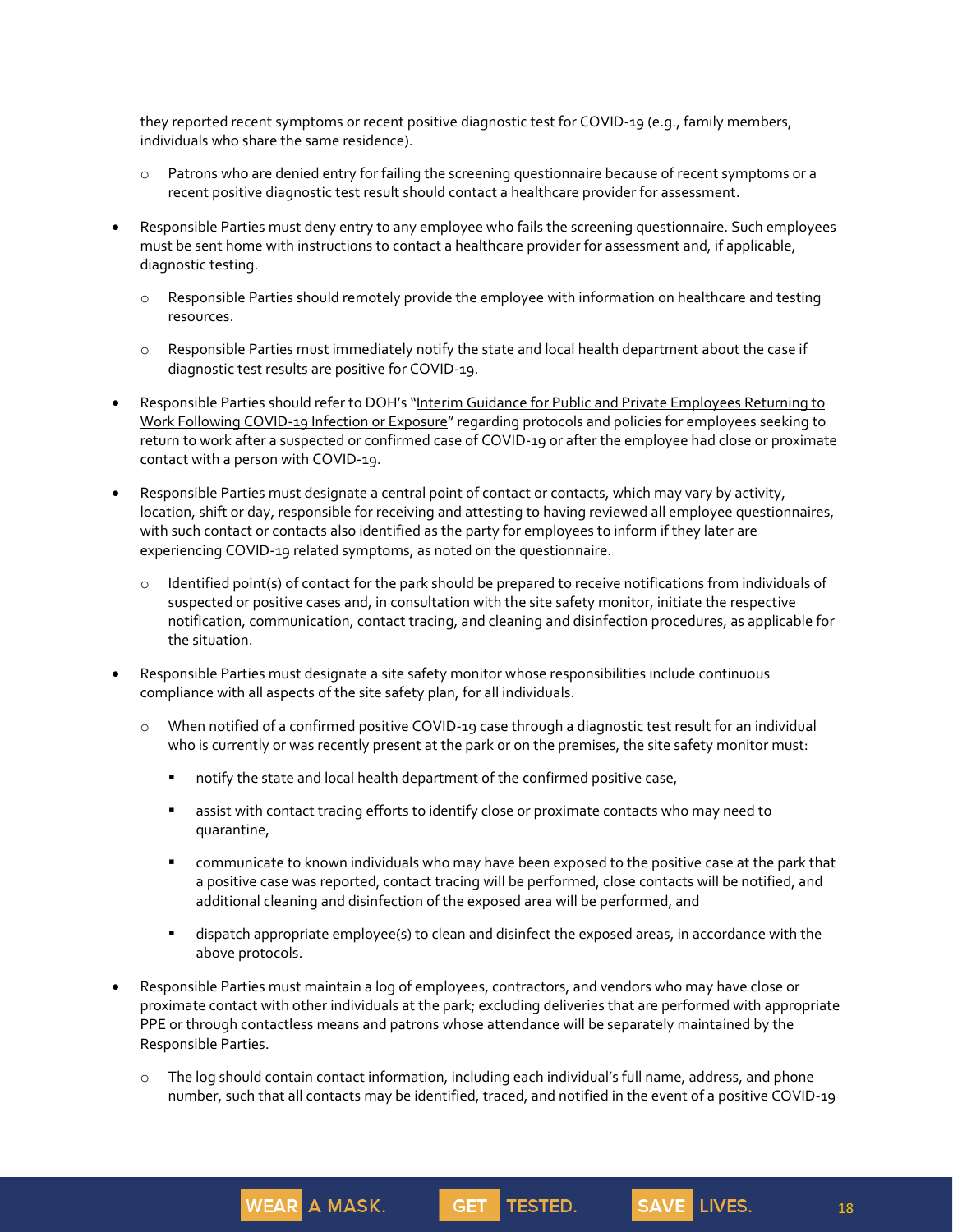case. The log should be maintained for a period of 28 days and made available to state or local health departments upon request.

### **B. Tracing and Tracking**

- Responsible Parties must notify the state and local health department immediately upon being informed of any positive COVID-19 test result by any individual, including employees and patrons, and, as applicable, contractors and vendors, who is currently or was recently at the park.
- In the case of an individual who interacted at the park testing positive for COVID-19, Responsible Parties must cooperate with state and local health department contact tracing efforts by identifying individuals at the park who may have been in, or around, the same area at, or around, the same time as the positive individual within the 48 hours before such individual began experiencing COVID-19 symptoms or had their sample collected for the diagnostic test, whichever is earlier. Such tracing efforts may include review of park information, such as employee log/schedule, screening records, attendee sign-in, and/or video footage of common areas (e.g., entry/exit, lobbies).
	- o Confidentiality must be maintained as required by federal and state law and regulations.
	- o In the case of an employee showing symptoms of COVID-19 while at the park, Responsible Parties must notify individuals in the surrounding area(s) or individuals who may be considered a close contact immediately with information on where the individual has been throughout the venue and further notify them if the symptomatic person tests positive for COVID-19 through a diagnostic test.
- State and local health departments may, under their legal authority, implement monitoring and movement restrictions of infected or exposed persons including home isolation or quarantine, as applicable.
- Employees who are alerted that they have come into close or proximate contact with a person with COVID-19, and have been alerted via tracing, tracking or other mechanism, are required to self-report to their employer at the time of alert and shall follow the protocol referenced above.
- Responsible Parties must require each patron (or, if patron is a minor, an adult from their party/household/family) in attendance to provide contact information before or immediately upon arrival to the park, providing their full name, address, and phone number or e-mail for use in potential contact tracing efforts.
	- o The contact information collection process may be conducted through any means that the Responsible Parties establish to collect the above information, including but not limited to: at point of ticket purchase, through a digital application or paper form, through a swipe card or barcode reader, or through a ticket management system.
	- o Responsible Parties must maintain a record of the aforementioned sign-in data for a minimum period of 28 days and make such data available to State and local health authorities upon request.

# **IV. EMPLOYER PLANS**

Responsible Parties must conspicuously post completed safety plan(s) on site for employees. The State has made available a business reopening safety plan template to guide business owners and operators in developing plans to protect against the spread of COVID-19.

**GET** 

**TESTED.** 

**Additional safety information, guidelines, and resources are available at:**

**WEAR A MASK.** 

19